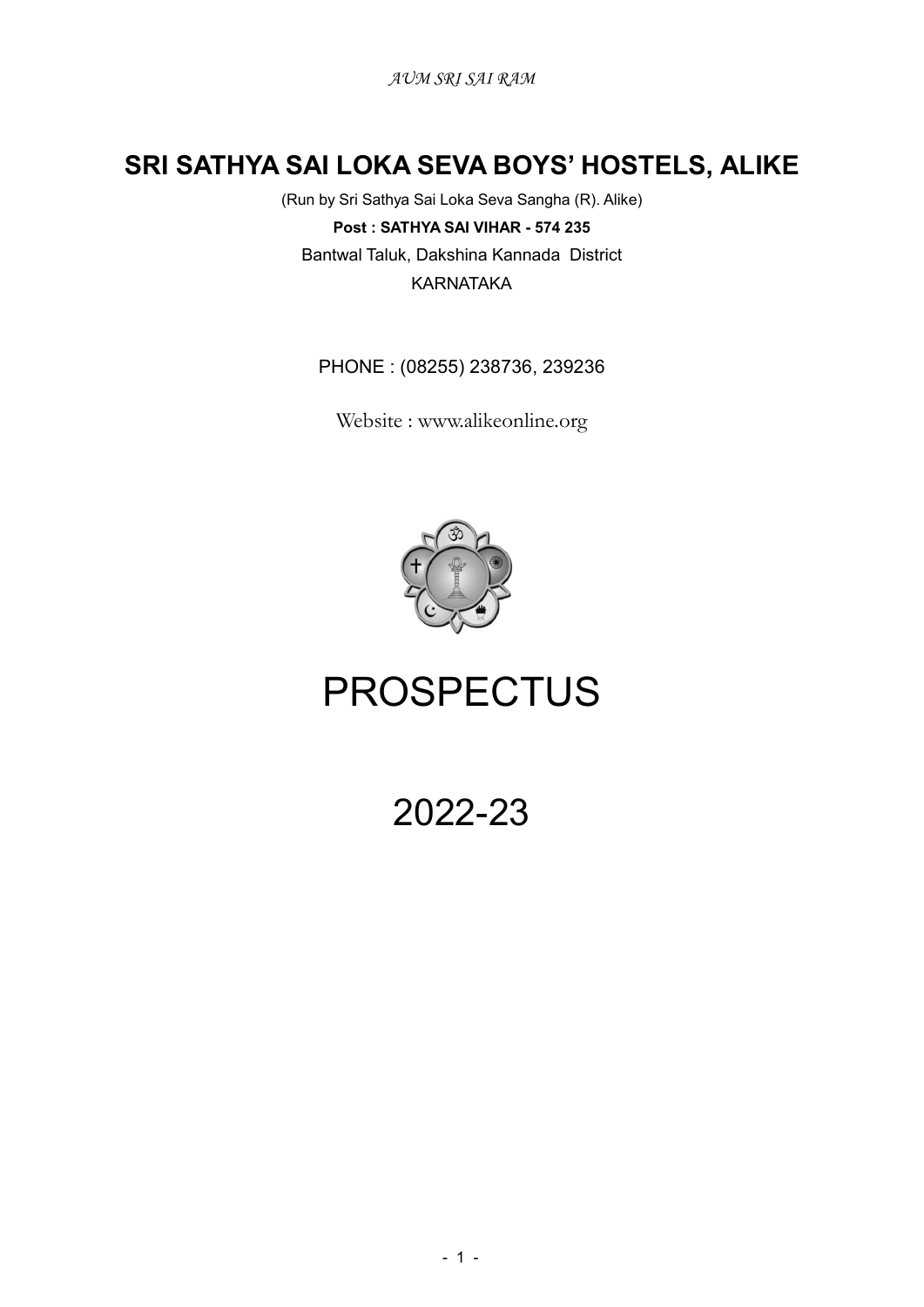# Aum Sri Sai Ram

# For the Attention of Parents:

The parents who wish to admit their children to our hostel are requested to go through the rules mentioned in the prospectus and then submit their applications only if the rules are agreeable to them. After the children are admitted, it is presumed that the parents and the students have no objection to abide by the said rules.

## **Secretary**

Sri Sathya Sai Loka Seva Sangha (R), Alike.

The details given in the prospectus and also the written tests to be conducted are related to the hostel admission only and not in any way applicable to the boys' admission to School or College.

The Principal/the Headmaster will admit the boy by following the existing rules framed by the Department of Education from time to time.

## CONTENTS

- I. Introduction ಪ್ರಸಾವನೆ
- II. Admission to Hostel and Details of Expenditure. ವಿದ್ಯಾರ್ಥಿ ನಿಲಯಗಳಲ್ಲಿ ದಾಖಲಾತಿ ಮತ್ತು ಖರ್ಚುವೆಚ್ಚಗಳ ವಿವರ
- III. Written Tests and interview dates ಪ್ರವೇಶ ಪರೀಕ್ಷೆ ಮತ್ತು ಸಂದರ್ಶನದ ದಿನಾಂಕಗಳು
- IV. Subjects for the written Tests ಲಿಖಿತ ಪರೀಕ್ಷೆಗೆ ಪಠ್ಯ ವಿಷಯಗಳು
- V. Important points to be noted ಗಮನಿಸಬೇಕಾದ ಕೆಲವು ಮುಖ್ಯ ಅಂಶಗಳು
- VI. Admission rules ದಾಖಲಾತಿಯ ನಿಯಮಗಳು
- VII. Some unique features of the Institution ವಿದ್ಯಾಸಂಸ್ಥೆಯ ಕೆಲವು ವೈಶಿಷ್ಟ್ಯಗಳು
- VIII. Co-curricular activities ಪಠ್ಯೇತರ ಚಟುವಟಿಕೆಗಳು
- IX. Facilities available in the campus ನಿವೇಶನದಲ್ಲಿರುವ ಕೆಲವೊಂದು ಸೌಕರ್ಯಗಳು
- X. Disciplinary regulations ಶಿಸಿಗೆ ಸಂಬಂಧಿಸಿದ ನಿಯಮಗಳು
- XI. Important instructions to parents ಹೋಷಕರಿಗೆ ವಿಶೇಷ ಸೂಚನೆಗಳು
- XII. Daily routine in the hostels ಹಾಸ್ತೆಲುಗಳಲ್ಲಿ ದಿನಚರಿ
- XIII. Location of the campus and conveyance ವಿದ್ಯಾನಿವೇಶನದ ಸ್ಥಳ ಮತ್ತು ಸಾರಿಗೆ ಸಂಪರ್ಕ
- XIV. Written Test Syllabus ಲಿಖಿತ ಪರೀಕ್ಷೆಯ ವಿಷಯಗಳು ಮತ್ತು ಅದರ ವಿವರಗಳು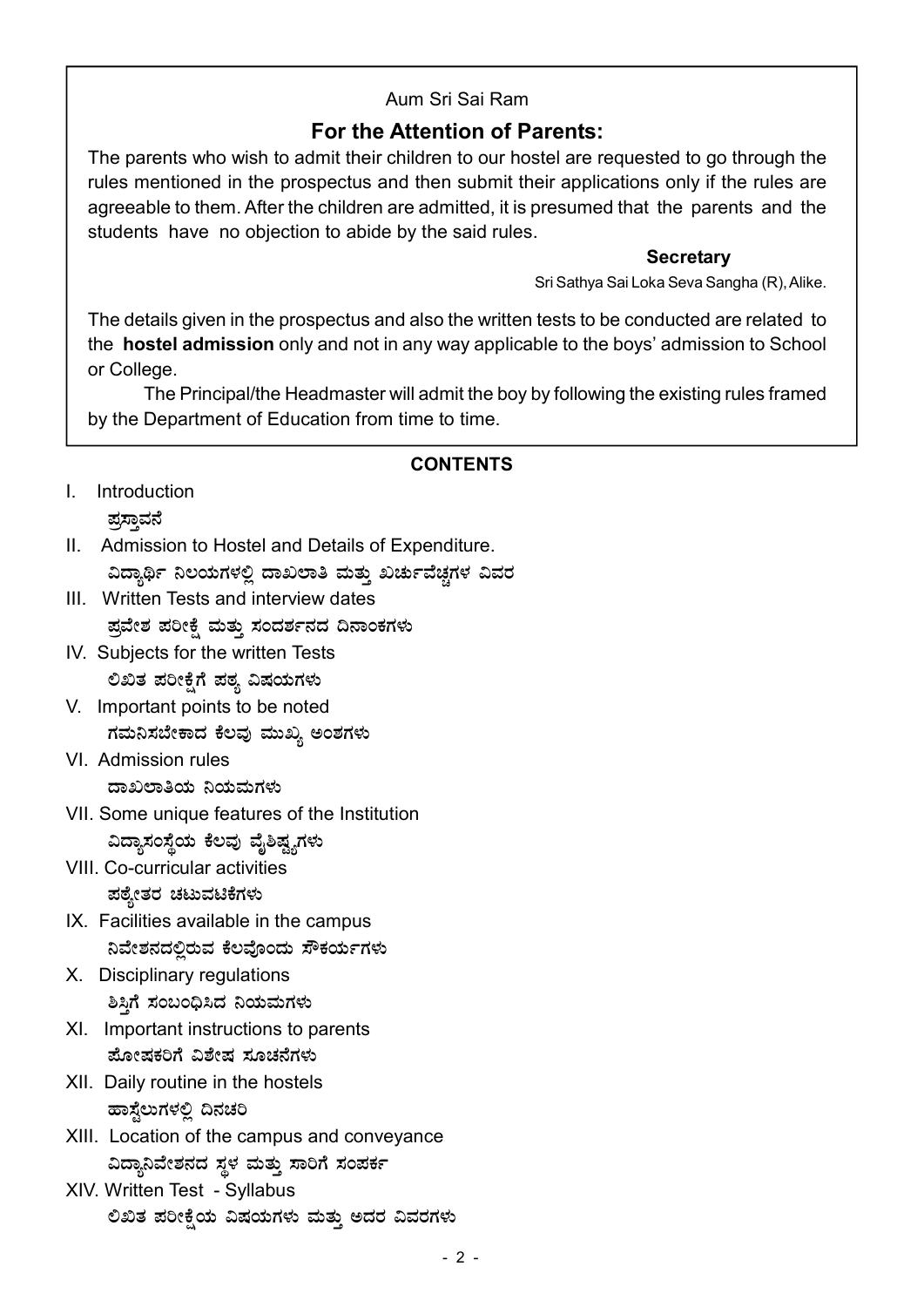# SRI SATHYA SAI LOKA SEVA BOYS' HOSTELS, ALIKE.

#### 1. Introduction

Towards southern part of Mangalore, not too far from Kerala northern border, amidst the verdant hills, there lay a beautiful village, ALIKE. Under the benevolent Divine Umbrella and Blessings of Bhagawan Sri Sathya Sai Baba, Sri Sathya Sai Loka Seva Trust, Alike, has been rendering utmost selfless service to mankind. The Trust has grown on the solid foundation of sacrifice, prayer, perennial efforts, foresight and missionary zeal of Rev. Madiyala Narayana Bhat.

Education being paramount zeal of service and importance, Sri Sathya Sai Loka Seva Educational Institutions, a branch of Sri Sathya Sai Loka Seva Trust, run two High Schools; CBSE and State syllabus and a Pre-University College with hostels. Sri Sathya Sai Loka Seva Sangha run by the Trust, looks after three hostels at two different campuses (Two at Sathya Sai Vihar & One at Sharada Vihar) These hostels are functioning on the foundation of ancient 'Gurukula' system of Education with modern academic facilities. The main aim of the Institutions is to foster Indian culture and tradition in the minds of children along with scholastics.

The Institution is surrounded by magnificent green hills and beautiful scenery far away from distractions of the present day world. The lovely, peaceful and serene environment provides very conducive and favourable atmosphere for the students to pursue their study.

#### II. ADMISSION TO HOSTEL AND DETAILS OF EXPENDITURE

The fees as advance to be paid by each student residing in the hostel run by Sri Sathya Sai Loka Seva Sangha (R) Alike, towards 'Boarding expenses' Cloth Washing etc. is Rs. 55,000-00. + Maintenance charges. Total expenses will be assessed at the end of the year and if it falls short of the initial amount will be borne by the parents.

However this does not include personal expenses towards their school fees, books, uniforms, stationery, medicine, tour and other contingencies. Those who are selected will have to pay the above amount in one installment immediately after the announcement of the Entrance Test's result to reserve the seat. The advance paid to reserve the seat will not be refunded on any cause if the ward is fail to join the hostel. However, the parents shall have to pay their children's personal expenses separately at the time of admission.

# Admission to hostel is open for VI, VIII and I PUC Classes only.

## III. WRITTEN TESTS AND INTERVIEW DATES

First of all, the students should send their Preliminary Application forms and other certificates to the Secretary, Sri Sathya Sai Loka Seva Sangha (R), Alike. Thereafter, only the selected students will be informed separately about the date and time of Written Tests and Interview. The students who are not selected will also be informed of their non-selection.

## How to apply

## VI and VIII Standard CBSE (Boys only)

[As 6<sup>th</sup> boys are too young, it is difficult for far off places students to reach our campus. So we have decided to consider students from nearby places. (within 350 k.m. from the campus.)

VIII State Pattern (Kannada & English medium, Boys only) Certain preference will be given to the children of Alike Alumni who are willing to admit VIII class at Balakuteera Hostel. They should mention it in the Application.

Students seeking admission to the class VI are required to submit the photocopy of V class progress report of the first semester/ first Term assessment and seeking admission to class VIII are required to submit the photocopy of VII class progress report of the first semester/ first Term assessment attested by the Head Master/Principal of the school, along with the Preliminary application. Otherwise their application will not be considered.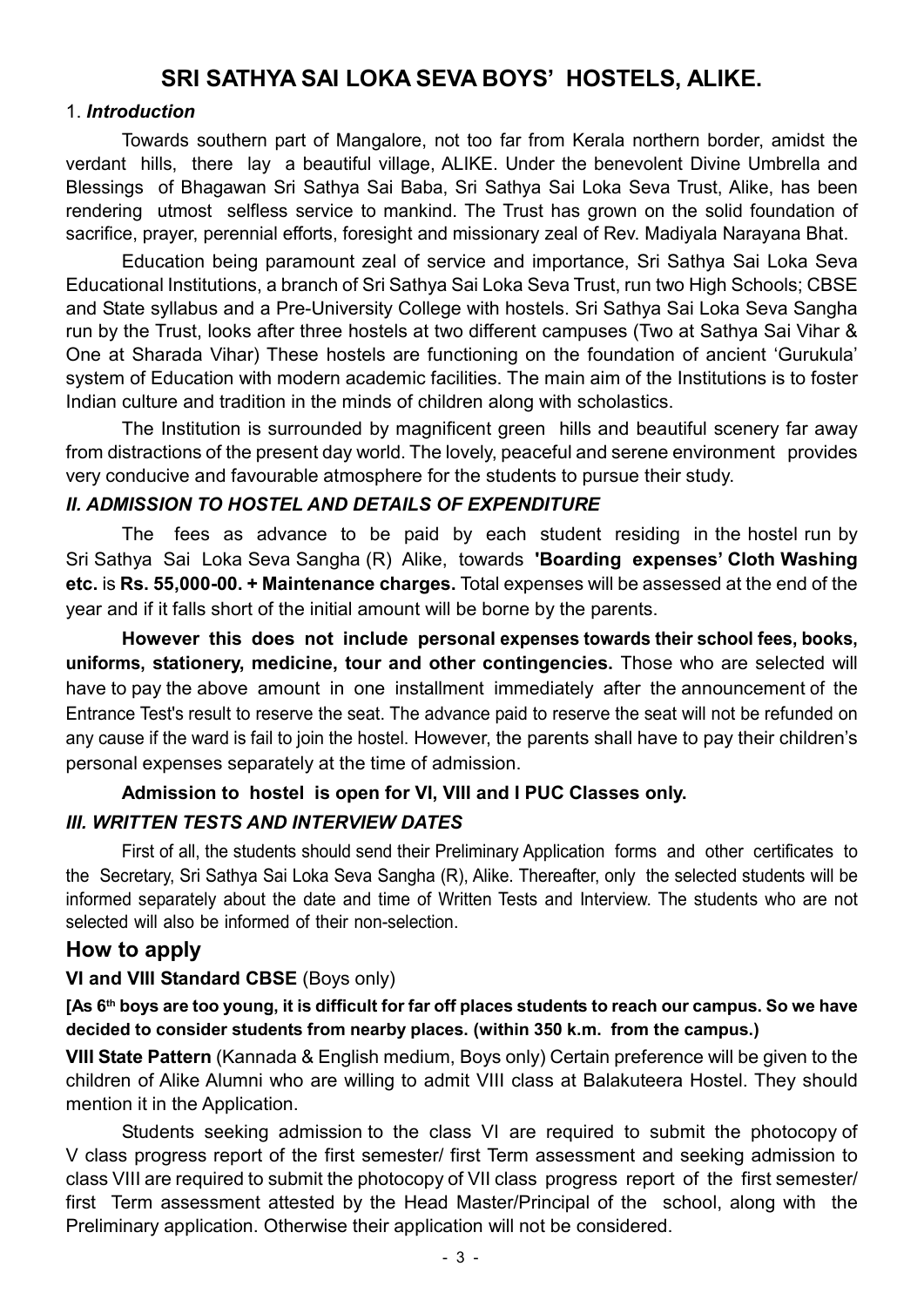| I PUC - State Pattern (Boys Only)                 |                   |                                        |                   |  |
|---------------------------------------------------|-------------------|----------------------------------------|-------------------|--|
| <b>Group &amp; Combinations</b>                   |                   |                                        |                   |  |
| <b>ARTS (HESP)</b>                                |                   |                                        |                   |  |
| Sociology<br>History<br>Pol. Science<br>Economics |                   |                                        |                   |  |
| <b>COMMERCE (HEBA, BSBA, BEBA)</b>                |                   |                                        |                   |  |
| History                                           | Economics         | <b>Business Studies</b>                | Accountancy       |  |
| Basic Maths                                       | <b>Statistics</b> | <b>Business Studies</b>                | Accountancy       |  |
| Basic Maths                                       | Economics         | <b>Business Studies</b><br>Accountancy |                   |  |
| <b>SCIENCE (PCMB, PCMS)</b>                       |                   |                                        |                   |  |
| Physics                                           | Chemistry         | <b>Mathematics</b>                     | Biology           |  |
| Physics                                           | Chemistry         | <b>Mathematics</b>                     | <b>Statistics</b> |  |

Note : In addition to regular academic (Optional), Special training for competitive qualifying Exams such as CET, NEET, JEE will be provided for I PUC & II PUC Science Students on every Sundays and other holidays by highly qualified and experienced lecturers. Chartered Accountancy (CA) foundation coaching would be started in upcoming academic years. Fees for the same will be informed shortly. Vidyadeepa Skill Academy LLP holds the responsibility of conducting these coaching classes. Coaching will be held at Alike for Alike Students.

## ELIGIBILITY to APPLY for FIRST PUC:

The students seeking admission to different groups in I PUC should have scored the following percentage in aggregate in their Mid Term Examination or Preparatory Examination of X Standard.

| Group & Minimum marks required. |     |                                                                                                                 |                              |
|---------------------------------|-----|-----------------------------------------------------------------------------------------------------------------|------------------------------|
| Science<br>Arts<br>Commerce     |     |                                                                                                                 |                              |
| State Board                     | 90% | 70%                                                                                                             | 40%                          |
|                                 |     | $ \mathsf{CBSE}/ \mathsf{CSE} \mathsf{85\%}/\mathsf{A},\mathsf{grade} \mathsf{61\%}/\mathsf{B},\mathsf{grade} $ | $ $ 41%/C <sub>2</sub> grade |

The students should send photocopy of their marks card of Mid-Term Examination or Preparatory Examination of XStandard, attested by the Head Master/Principal of the School along with the 'Preliminary Application'. Otherwise their applications will not be considered.

## Special Note:

There will be an extra 5% weightage for Sri Sathya Sai Balavikasa Students and those who have special talents in Music, Dance, Drama, Yakshagana etc. Such candidates should enclose the necessary certificates along with the application form.

# IV. SUBJECTS FOR THE WRITTEN TESTS

Selection of students for admission to various classes is made strictly on the performance of the students in the Written Tests and the Interview.

| Subjects for written tests |          |       |         |         |              |
|----------------------------|----------|-------|---------|---------|--------------|
| <b>Class</b>               | Subjects |       |         |         |              |
| VI CBSE                    | Kannada  |       | English | Science | Maths        |
| <b>VIII CBSE</b>           | Kan/San  | Hindi | English | Science | Maths        |
| VIII STATE (Kan.& Eng.)    | Kannada  | Hindi | English | Science | Maths        |
| <b>PUC Arts</b>            |          |       | English |         |              |
| <b>PUC Commerce</b>        |          |       | English |         | <b>Maths</b> |
| <b>PUC Science</b>         |          |       |         | Science | Maths        |

The Syllabus for the Written Tests is given in the last pages of the Prospectus.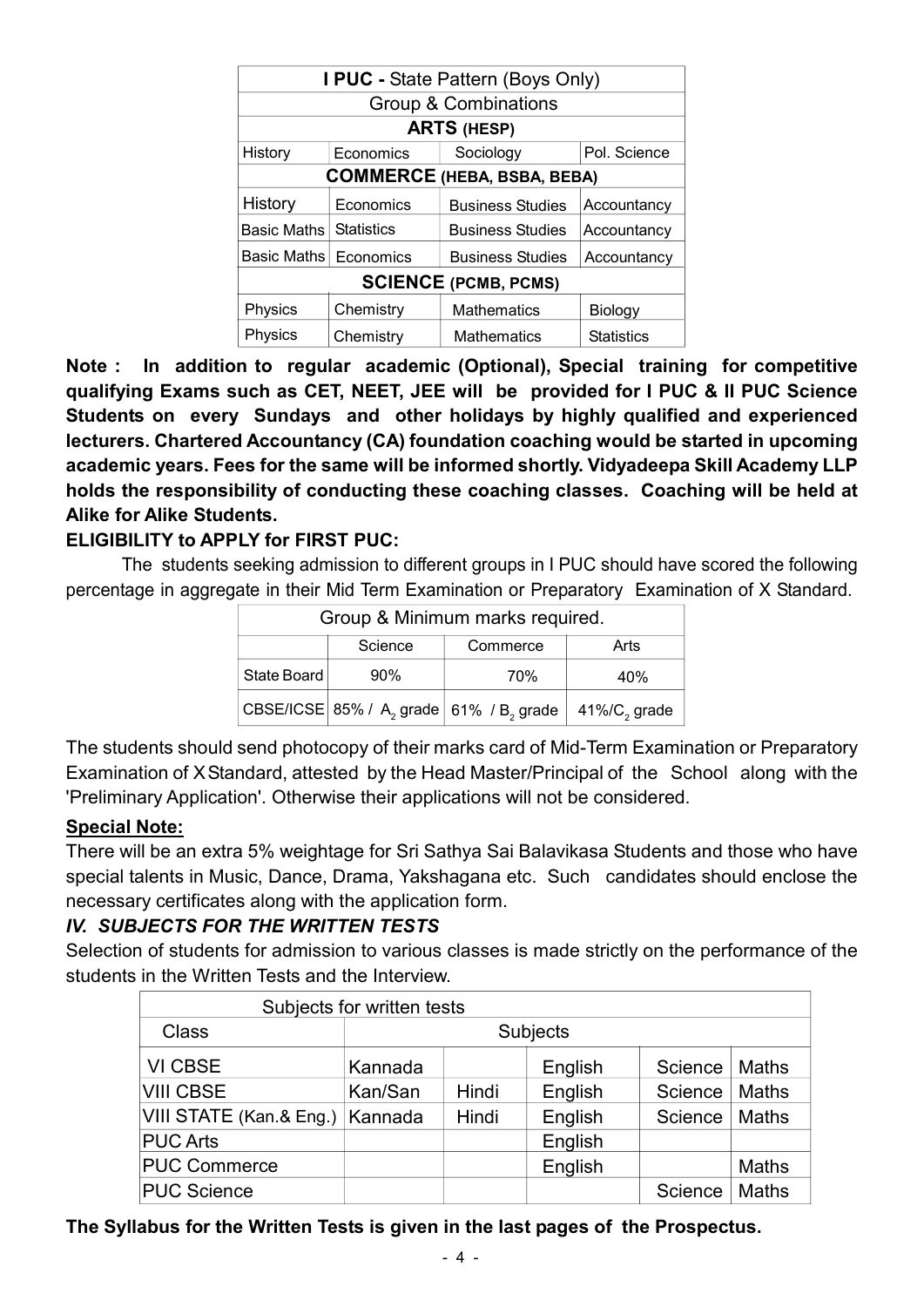# V. IMPORTANT POINTS TO BE NOTED

- 1. The detailed information in the prospectus and also the written tests are related only to the hostels run by Sri Sathya Sai Loka Seva Sangha (R), Alike and in no way connected with the admission to schools / college.
- 2. The Head Masters / Principal of the schools / college will admit the boys in accordance with the existing rules framed by the Department.
- 3. Address for correspondence regarding admissions:

The Secretary Sri Sathya Sai Loka Seva Sangha (R), Alike P.O. : SATHYA SAI VIHAR - 574 235 Bantwal Taluk, Dakshina Kannada Dist, Karnataka State.

4. The application form should be filled in and sent to the above address along with necessary documents so as to reach the office on or before 01-04-2022

 Application without Photocopy of the Progress Report/Marks Card (attested by the Principal / Headmaster) will be rejected.

- 5. Students can appear for the written tests even if the results of their annual examinations have not been known by the time.
- 6. Transfer Certificates of the candidates need not produce at the time of the admission tests.
- 7. The parent / guardian will be informed by post within Ten days after the test whether the candidate has been selected or not.
- 8. No lodging facility is provided (even at the time of Admission Tests) to the parents. However, lodgings are available at Mangalore, B.C.Road and Puttur.
- 9. Students are selected purely on the basis of merit, irrespective of caste, creed or religion. Influence of any kind, through any authorities, is strictly forbidden.

# VI. ADMISSION RULES :

- 1. The application for admission should be signed by the father or mother or guardian (only if the parents are not alive) of the student. All the necessary certificates should be produced during admission.
- 2. Fees once paid will not be refunded if a boy is withdrawn from the hostel or sent out of the hostel at any time before the end of the academic year. This will apply even in cases of expulsion.
- 3. Hostel admission will not be provided in the following circumstances.
	- a) Taking the students to far off places for the medical treatment.

b) Asking leave for the festivals, Poojas, felicitations, tours, other examinations etc.

c) Requesting to attend the marriage functions of the relatives, other than ward's own brother's or sister's marriage.

d) Requesting to attend house warming programme other than their own houses.

e) Students suffering from severe physical and mental illness such as chronic diseases, heart diseases, epilepsy, bed-wetting, stealing, depression etc.

4. While taking admission to the hostel, the students are requested to submit the following information to the warden or the deputy warden concerned:

 (a) If the ward has undergone serious medical treatment already (b) if special attention is required (c) if the treatment is to be continued (d) eye sight (e) hearing problem.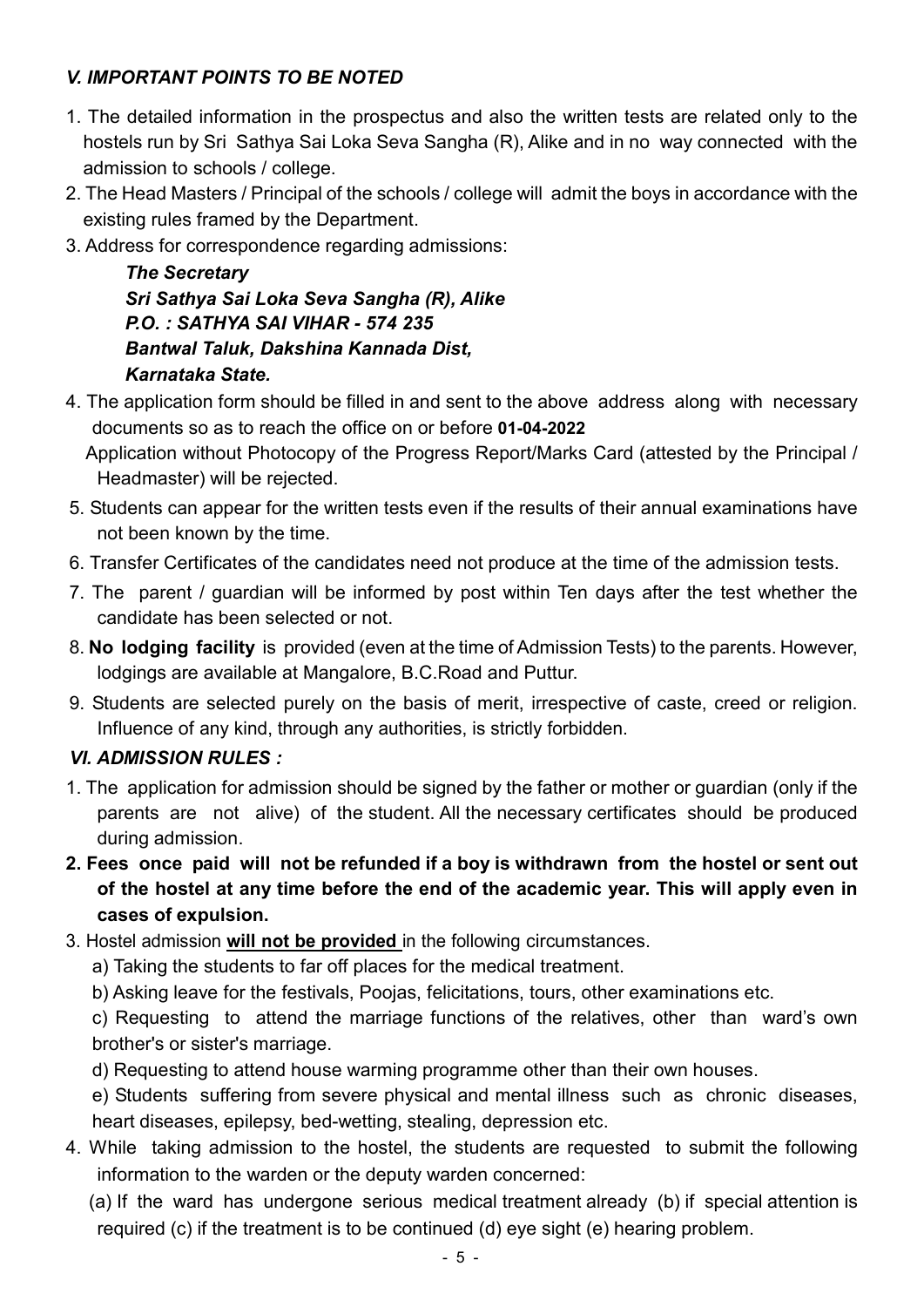- 5. The documents of the previous medical treatment should be handed over to the Warden / Health Supervisor of the hostel.
- 6. Admission to the hostel is given for one year only. Renewal of admission for the next year will depend on the character and conduct of the student in the previous year.

## VII. SOME UNIQUE FEATURES OF THE INSTITUTION

1. Moral and spiritual education based on the five fundamental universal human values SATHYA, DHARMA, SHANTHI, PREMA and AHIMSA is imparted. All important national and religious festivals, birthdays of great saints, patriots and religious leaders are celebrated in a befitting manner. Faith in the fatherhood of God and brotherhood of man is instilled through moral instruction classes, prayers, bhajans, stories and parables drawn from different religions of the world. Here, the students are taught to be self-reliant, active and practical and are encouraged to develop in them a sense of social obligation and service-mindedness. The students are made to feel that hostel is their home.

## VIII. CO-CURRICULAR ACTIVITIES

A student can involve himself in any of the following activities to ensure an all round development of his personality. They are Wall magazine, Debate, Chintana, Quiz, Painting, Veda class, Geetha Recitation, Cultural Activities, Tabla, Band-set and Entertainment programmes. In addition to these, teaching of classical music, Tabla, Dance, Drama, Yakshagana and Computer are also provided. Games like Foot-ball, Volley-ball, Hand ball, Basket-ball, Badminton, Cricket, Table-Tennis etc., are also arranged for building up a strong body and a sound mind. Provisions are also made for Physical exercise, Gymnastics and Yogasana.

## IX. FACILITIES AVAILABLE IN THE CAMPUS :

- 1. In the hostel, a nutritious, well-balanced and relishable vegetarian food is provided under hygienic conditions, Two items are provided for breakfast and snack is served in the evening along with coffee/tea/malt. A cup of hot milk is served after supper. There will be a special dinner on festive occasions.
- 2. There are vast playgrounds in the campus.
- 3. Within or adjacent to the campus there are extra facilities such as canteen, dairy, stationery, laundry, saloon, printing press, a branch of State Bank of India, Post Office, Phone facility, Xerox Centre and Sri Sathya Sai General Hospital.
- 4. T.V., L.C.D. Projectors are provided for Audio-Visual education/Smart classes.
- 5. Well-equipped Physics, Chemistry and Biology laboratories are available.
- 6. There are teachers for supervising students during study hours.
- 7. Generators have been installed to provide lighting in the event of electricity failure.
- 8. Education in the following co-curricular activities is provided to the desirous students on payment of a fixed annual fee.

A) Classical Music, B) Tabla, C) Computer Education, D) Bharathanatyam, E) Swimming.

## X. DISCIPLINARY REGULATIONS :

Discipline is of paramount importance inside the campus. The students who enter the campus should bear in mind that "The end of education is character", and conduct themselves in a manner befitting this ideal.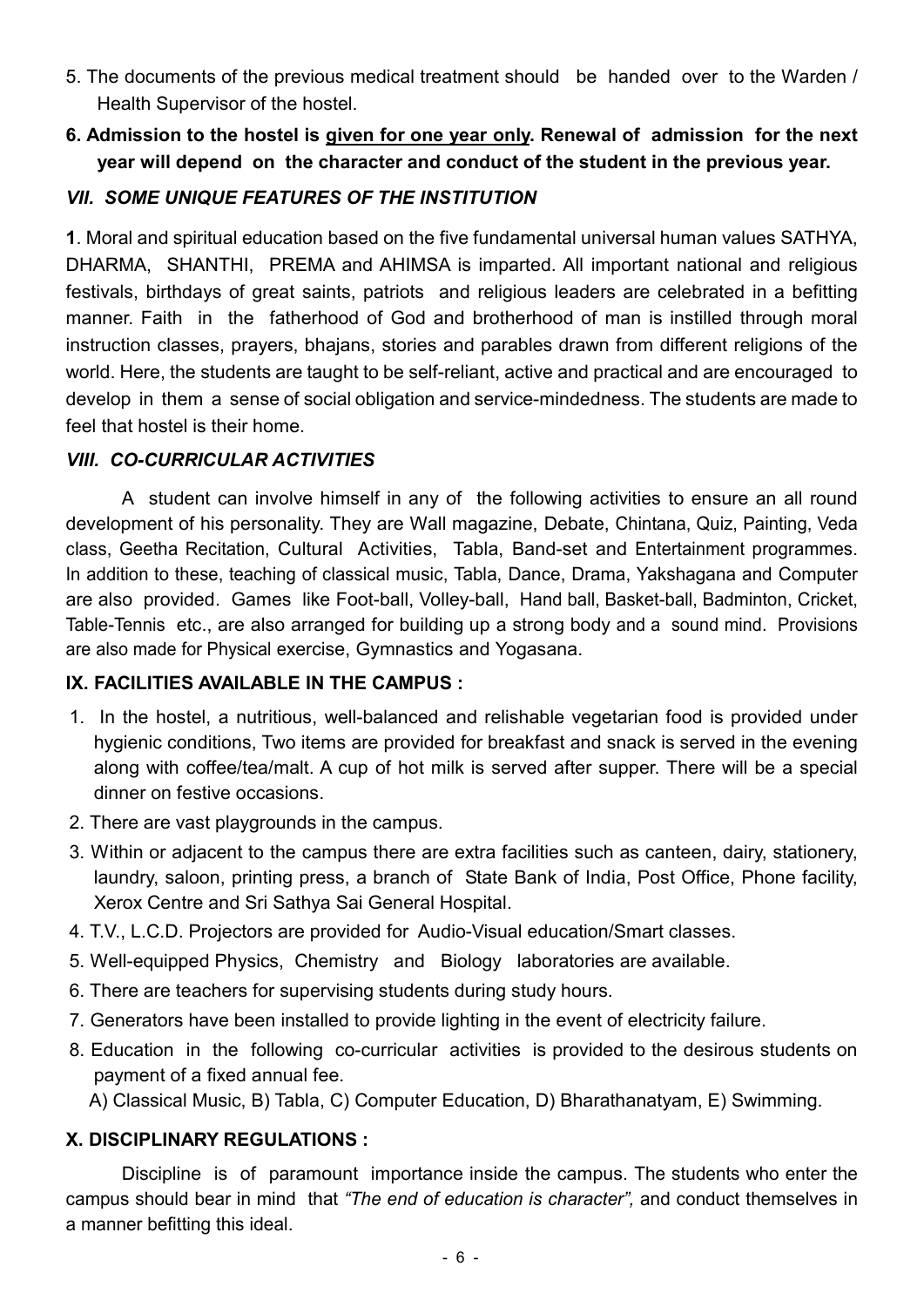- 1. All the students shall wake up by 5-00 A.M., and they must participate in the group prayers and other activities of the day whole-heartedly and punctually.
- 2. Students have to wear white uniform on prescribed days of the week and the prescribed uniform for yogasanas, sports and games.
- 3. Students are expected to keep their hostel rooms, study rooms and the campus premises absolutely clean and tidy.
- 4. "Early to bed and early to rise", is a good habit. Light in all the rooms shall be put out exactly at 9-55 P.M. at which time there will be a general prayer. Immediately after the prayer everyone shall retire to bed. The students are permitted to get up even before 5 A.M. if needed.
- 5. Students are strictly forbidden from indulging in loud talk and idle chat. Absolute silence will have to be maintained at prayer sessions, dining hall, functions and study hours.
- 6. Growing moustaches and beards, wearing gaudy and exhibitionist clothes, multicoloured lungis and bangles are prohibited. Students are required to wear simple, decent clothes.
- 7. Students are prohibited from bringing with them any books,newspapers, magazines or any other publications considered harmful or unnecessary by the authorities. Radios, Mobile Phones, Cameras, I-Pods, Pen drives, Smart watches etc., are not permitted.
- 8. Smoking, drinking, gambling and eating non-vegetarian food including eggs etc., are strictly prohibited. Bringing chewing gum & chew it in the premise is prohibited.
- 9. No one should keep with him more than Rs. 100-00 in the hostel rooms. Any extra amount they have can be deposited in the Bank by opening an Account in their names. They may withdraw money from this account as and when they need it. All the Students will have to open S.B. A/c in the Bank or Post Office.
- 10. Students should not indulge in any kind of monetary transactions among themselves.
- 11. Serious action will be taken against students who misuse the internet & whose behaviour in schools/college is reported to be against the rules.
- 12. If a student damages any assets / property of the institution will be penalised.
- 13. Students are not allowed to drive motor vehicles in the campus.
- 14. Students are not expected to enter rooms other than the ones allotted to them.
- 15. Letters/Parcels addressed to students are subject to scrutiny. No Eatables to be sent by post or courier.
- 16. Humility being the foundation of a noble character, students should cultivate love and reverence towards all elders and teachers.
- 17. If a student fails to follow the rules and discipline of the hostel, he will be either penalised or expelled from the hostel.

# XI. IMPORTANT INSTRUCTIONS TO PARENTS

- 1. It is not advisable for parents to meet their children in the hostel frequently as it might adversely affect their children's progress. Parents or relatives of the students are not expected to visit them till one month after the admission.
- 2. Parents should not request for permission to meet their children on working days. They may meet them on Sundays during fixed time for 1-2 hours only. They are not allowed to take their children outside the campus and enter the class rooms or living rooms.
- 3. Parents are not supposed to keep the children with them at the time of prayer or functions. They can also participate in such programmes.
- 4. Parents are not allowed to bring any eatables except fruits and sweets for their wards. They are not allowed to sit separately with their children outside the dining hall and partake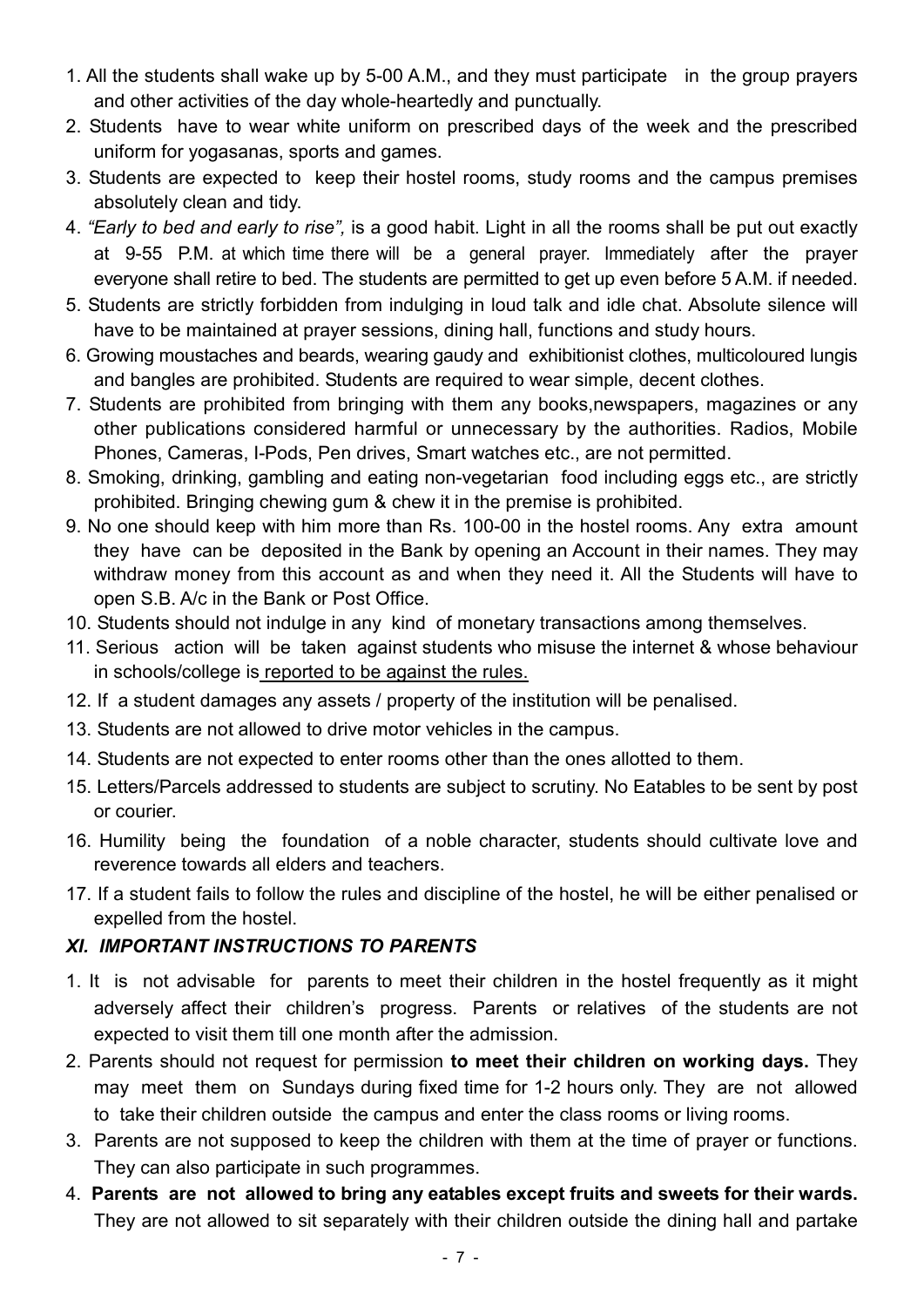food, eatables which they have brought.

- 5. To retain the union system of institution, participating in Prescribed educational / spiritual camps or festive celebrations and festivals are compulsory to all the students.
- 6. Students are allowed to go home only during the Mid-term holidays and the summer vacation.
- 7. One should not come to the campus in drunken stage.Visitors are forbidden to smoke in the campus.
- 8. When the children fall ill they will be provided medical treatment at the discretion of the warden. However, the parents will have to bear the expenses of the same.
- 9. Parents are requested to co-operate with the authorities in maintaining good and cordial relationship between the student and the members of the staff. Parents should not talk anything that might damage the respect of the institution and the staff. Disrespect to the Institution and the staff on the part of a student will adversely affect his studies.
- 10. While the children are at home on vacation, parents should encourage them to continue the good habits (such as prayers in the morning and evening, yogasana, studies and so on) which they have practised in the hostel/School.
- 11. The Institution shall not be held responsible if a student leaves the campus without permission from the authorities.
- 12. The students will not be called to phone by the parents. But students can contact their parents once in a week with the permission of the Warden. Students are even restricted to use the Mobiles of Visitors other than own Parents.
- 13. Please note that accommodation will not be provided here to parents/guardians.
- 14. The parents are expected to go through the prospectus thoroughly before admitting their children to the hostel. We expect the support and cooperation of the parents in putting into effect all the rules and regulations for the smooth running of the hostel & allround development of the students.
- 15. To retain the Sanctity of the campus parents / guardians and related visitors are expected to wear decent clothes prescribed by Indian culture. Wearing so called modernised dresses ie Miniskirts / Burmudas etc are objectionable.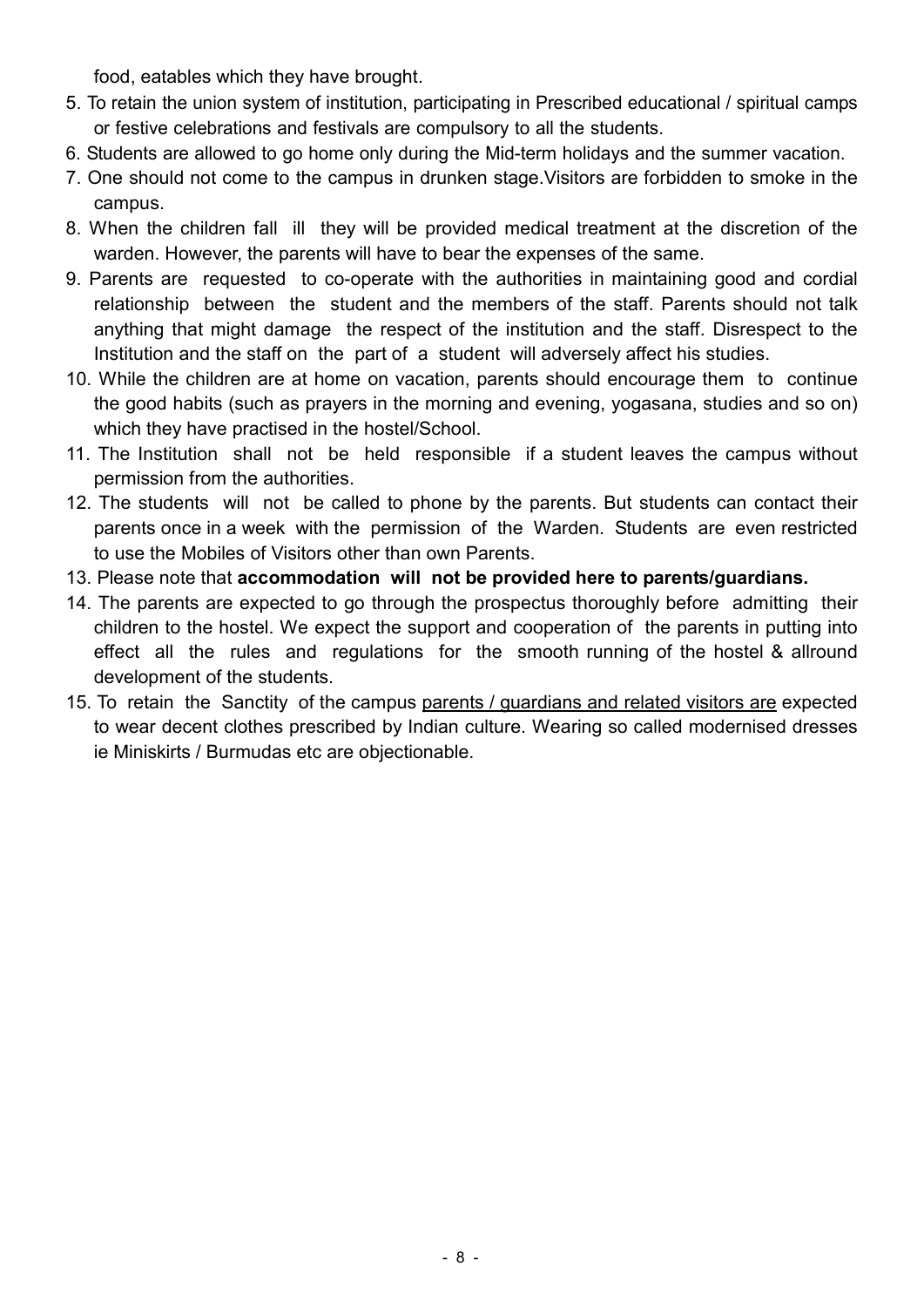# ಶ್ರೀ ಸತ್ಯ ಸಾಯಿ ಲೋಕ ಸೇವಾ ವಿದ್ಯಾರ್ಥಿ ನಿಲಯಗಳು, ಅಆಕೆ

#### 1. ಪ್ರಸ್ತಾವನೆ:

ಮಂಗಳೂರಿನಿಂದ ದಕ್ಷಿಣ ಭಾಗಕ್ಕೆ ಕೇರಳದ ಉತ್ತರದ ಗಡಿಗೆ ತಾಗಿಕೊಂಡು ಹಚ್ಚಹಸುರು ಬೆಟ್ಟಗುಡ್ಡಗಳ ನಡುವೆ ಕಂಗೊಳಿಸುವ ಪ್ರಕೃತಿಯ ಸುಂದರ ಹಳ್ಳಿಯೇ ಅಳಿಕೆ. ಭಗವಾನ್ ಶ್ರೀ ಸತ್ಯಸಾಯಿ ಬಾಬಾರವರ ದಿವ್ಯ ಮಾರ್ಗದರ್ಶನ ಮತ್ತು ಕೃಪಾಶೀರ್ವಾದದೊಂದಿಗೆ ಶ್ರೀ ಸತ್ಯಸಾಯಿ ಲೋಕಸೇವಾ ಟ್ರಸ್ಟ್, ಅಳಿಕೆ, ಇದು ಮಾನವ ಸಮಾಜಕ್ಕೆ ಅತ್ಯುನ್ನತ ಮಟ್ಟದ ಸೇವೆಯನ್ನು ಸಲ್ಲಿಸುತ್ತಾ ಬಂದಿದೆ. ಪೂಜ್ಯ ಶ್ರೀ ಮಡಿಯಾಲ ನಾರಾಯಣ ಭಟ್ಟರ ತ್ಯಾಗ, ಅವಿರತ ತಪಸ್ಸು, ದೃಢ ಪರಿಶ್ರಮ, ದಾರ್ಶನಿಕ ದೃಷ್ಟಿಕೋನಗಳ ತಳಹದಿ ಈ ಸಂಸ್ಥೆಯ ತಳಪಾಯ.

ಶ್ರೀ ಸತ್ಯಸಾಯಿ ಲೋಕಸೇವಾ ಟ್ರಸ್ತ್ರ್ನ ಭಾಗವಾಗಿರುವ ಶ್ರೀ ಸತ್ಯಸಾಯಿ ಲೋಕಸೇವಾ ವಿದ್ಯಾಸಂಸ್ಥೆಗಳು ಶಿಕ್ಷಣವನ್ನು ತನ್ನ ಪ್ರಮುಖ ಗುರಿ ಮತ್ತು ಧ್ಯೇಯವನ್ನಾಗಿಸಿಕೊಂಡಿದೆ. ಈ ಸಂಸ್ಥೆಯು ವಸತಿ ಸಹಿತ ಎರಡು ಪ್ರೌಢಶಾಲೆಗಳು (ರಾಜ್ಮಮಾದರಿ ಮತ್ತು ಕೇಂದ್ರೀಯ ಮಾದರಿ) ಮತ್ತು ಒಂದು ಪದವಿ ಪೂರ್ವ ವಿದ್ಯಾಲಯವನ್ನು ನಡೆಸುತ್ತಿದೆ. ಶ್ರೀ ಸತ್ಯಸಾಯಿ ಲೋಕಸೇವಾ ಟ್ರಸ್ಟ್ ನಡೆಸುತ್ತಿರುವ ಶ್ರೀ ಸತ್ಯಸಾಯಿ ಲೋಕಸೇವಾ ಸಂಘದ ಅಡಿಯಲ್ಲಿ ಒಟ್ಟು ಮೂರು ವಸತಿ ನಿಲಯಗಳು ಕಾರ್ಯನಿರ್ವಹಿಸುತ್ತಿವೆ. (ಎರಡು ಸತ್ಯಸಾಯಿ ವಿಹಾರದಲ್ಲಿ, ಒಂದು ಶಾರದಾ ವಿಹಾರದಲ್ಲಿ) ಈ ವಸತಿ ನಿಲಯಗಳಲ್ಲಿ ಪ್ರಾಚೀನ ಗುರುಕುಲ ಪದ್ಧತಿಯ ಆದರ್ಶಗಳ ಜೊತೆಗೆ ಆಧುನಿಕ ಶೈಕ್ಷಣಿಕ ಸೌಲಭ್ಯಗಳನ್ನೂ ವಿದ್ಯಾರ್ಥಿಗಳಿಗೆ ಒದಗಿಸಲಾಗುತ್ತಿದೆ. ಶಿಕ್ಷಣದ ಜೊತೆಗೆ ಭಾರತೀಯ ಸನಾತನ ಸಂಸ್ಕೃತಿ ಮತ್ತು ಪರಂಪರೆಯನ್ನು ವಿದ್ಯಾರ್ಥಿಗಳ ಮನಸ್ಸಿನಲ್ಲಿ ಬೆಳೆಸುವುದು ಇದರ ಮುಖ್ಯ ಉದ್ದೇಶ.

ರಮಣೀಯವಾದ ಹಸಿರು ಗುಡ್ಡಗಳಿಂದ ಆವರಿಸಲ್ಪಟ್ಟು, ಪೇಟೆ ಪಟ್ಟಣಗಳಿಂದ ದೂರವಾಗಿರುವ, ನಿಸರ್ಗಸುಂದರ ಪ್ರಶಾಂತ ಪರಿಸರದಲ್ಲಿರುವ ಈ ವಿದ್ಯಾರ್ಥಿನಿಲಯಗಳು ವಿದ್ಯಾರ್ಥಿಗಳ ಅಧ್ಯಯನಕ್ಕೆ ಪೂರಕವಾದ ಮತ್ತು ಪ್ರೇರಕವಾದ ಸಹಜ ವಾತಾವರಣವನ್ನು ಒದಗಿಸುತ್ತಿದೆ.

#### 2. ವಿದ್ಯಾರ್ಥಿ ನಿಲಯಗಳಲ್ಲ ದಾಐಲಾತಿ ಮತ್ತು ಐರ್ಚುವೆಚ್ಚಗಳ ವಿವರ:

ಶ್ರೀ ಸತ್ಯಸಾಯಿ ಲೋಕಸೇವಾ ಸಂಘ(ರಿ) ಅಳಿಕೆ, ನಡೆಸುತ್ತಿರುವ ವಿದ್ಯಾರ್ಥಿನಿಲಯಗಳಲ್ಲಿ ವಿದ್ಯಾರ್ಥಿಯ ಊಟೋಪಚಾರಗಳ ಬಗ್ಗೆ ಹಾಗೂ ನಿರ್ವಹಣಾ ವೆಚ್ಚಕ್ತಾಗಿ ವರ್ಷಕ್ತೆ ಮುಂಗಡ ಒಟ್ಟು ರೂ. 55,000–00 ಹಾಗೂ ತಗಲುವ ನಿರ್ವಹಣಾ ವೆಚ್ಚವನ್ನು ನೀಡಬೇಕಾಗುತ್ತದೆ. ವರ್ಷದ ಕೊನೆಯಲ್ಲಿ ಲೆಕ್ಕಾಚಾರಮಾಡಿದಾಗ ಕಡಿಮೆಯಾದಲ್ಲಿ, ಬಾಕಿ ಹಣವನ್ನು ಹೆತ್ತವರು ಮನಃ ನೀಡಬೇಕಾಗುವುದು; ಈ ಮೊಬಲಗಿನಲ್ಲಿ ವಿದ್ಯಾರ್ಥಿಗಳ ಶಾಲೆ/ಕಾಲೇಜು ಶುಲ್ಕ, ಪುಸ್ತಕ, ಸಮವಸ್ತ, ಬಟ್ಟೆಬರೆ, ಸ್ಟೇಶನರಿ ಸಾಮಾಗ್ರಿಗಳು, ಔಷಧೋಪಚಾರಗಳು, ಪ್ರವಾಸ ವೆಚ್ಚ ಮತ್ತು ಇತರ ವೈಯಕ್ತಿಕ ಖರ್ಚುಗಳಿಗೆ ಬೇಕಾಗಬಹುದಾದ ಹಣ ಸೇರಿರುವುದಿಲ್ಲ. ಈ ಹಣವನ್ನು ಹೆತ್ತವರು ಪ್ರತ್ಯೇಕವಾಗಿ ಭರಿಸಬೇಕಾಗುತ್ತದೆ. ಮೇಲೆ ಹೇಳಿದ ಶುಲ್ಕವನ್ನು ಪ್ರವೇಶಾವಕಾಶ ದೊರೆತ ತಕ್ಷಣ ಒಂದೇ ಕಂತಿನಲ್ಲಿ ಪಾವತಿಸಿ ಅವಕಾಶವನ್ನು ಕಾದಿರಿಸಿಕೊಳ್ಳಬೇಕು. <mark>ಪ್ರವೇಶಾವಕಾಶ ಕಾದಿರಿಸಿ</mark> ಯಾವುದೇ ಕಾರಣದಿಂದ ದಾಖಲಾತಿ ಮಾಡಿಸದಿದ್ದಲ್ಲಿ ಅವರು ನೀಡಿದ ಮುಂಗಡ ಹಣವನ್ನು ಹಿಂದಿರುಗಿಸಲಾಗುವುದಿಲ್ಲ. ವಿದ್ಯಾರ್ಥಿಗಳ ಶಾಲಾ ಕಾಲೇಜು ಶುಲ್ಕ ಮತ್ತು ವೈಯಕ್ತಿಕ ಖರ್ಚಿಗೆ ಬೇಕಾಗುವ ಹಣವನ್ನು ವಿದ್ಯಾರ್ಥಿಗಳ ಪಾಲಕ – ಮೋಷಕರು ವಿದ್ಯಾರ್ಥಿಗಳ ದಾಖಲಾತಿ ಕಾಲದಲ್ಲೇ ಭರಿಸಬೇಕಾಗುತ್ತದೆ.

VI, VIII ಮತ್ತು ಪ್ರಥಮ ಪಿ.ಯು.ಸಿ. ಗೆ ಸೇರಬಯಸುವ ವಿದ್ಯಾರ್ಥಿಗಳಿಗೆ ಮಾತ್ರ ವಿದ್ಯಾರ್ಥಿನಿಲಯಗಳಲ್ಲಿ ಪ್ರವೇಶಾವಕಾಶವಿದೆ.

ವಿ.ಸೂ.: ಪ್ರಥಮ ಹಾಗೂ ದ್ವಿತೀಯ ಪಿಯುಸಿ ವಿಜ್ಞಾನ ವಿಭಾಗದ (ಐಚ್ಛಿಕ) ವಿದ್ಯಾರ್ಥಿಗಳಿಗೆ ಅರ್ಹತಾ ಪರೀಕ್ಷೆಗಳಾದ ಸಿ.ಇ.ಟಿ., ನೀಟ್, ಜೆ.ಇ.ಇ. ಗಳಿಗೆ ವಿಶೇಷ ತರಬೇತಿಯನ್ನು ಪ್ರತಿ ಆದಿತ್ಯವಾರ ಮತ್ತು ಇತರೆ ರಜಾದಿನಗಳಲ್ಲಿ ಪರಿಣತ, ಅನುಭವಿ ಪ್ರಾಧ್ಯಾಪಕರುಗಳಿಂದ ನೀಡಲಾಗುವುದು. ಮುಂಬರುವ ಶೈಕ್ಷಣಿಕ ವರ್ಷಗಳಲ್ಲಿ ಚಾರ್ಟರ್ಡ್ ಅಕೌಂಟೆನ್ಸಿ (CA) ಪೌಂಡೇಶನ್ ತರಬೇತಿಯನ್ನು ಪ್ರಾರಂಭಿಸಲಾಗುವುದು. ಶುಲ್ತಗಳ ವಿವರಗಳನ್ನ ಶೀಘ್ರದಲ್ಲಿ ತಿಳಿಸಲಾಗುವುದು. ವಿದ್ಯಾದೀಪ ಸ್ಕಿಲ್ ಅಕಾಡೆಮಿ ಎಲ್ಎಲ್ಪಿಯು ಈ ತರಬೇತಿ ತರಗತಿಗಳನ್ನು ನಡೆಸುವ ಜವಾಬ್ದಾರಿಗಳನ್ನು ಹೊಂದಿದೆ. ಅಳಿಕೆಯ ವಿದ್ಯಾರ್ಥಿಗಳಿಗೆ ಅಳಿಕೆಯಲ್ಲೇ ತರಬೇತಿ ನಡೆಯುವುದು.

#### 3. ಪ್ರವೇಶ ಪಲೀಕ್ಷೆ ಮತ್ತು ಸಂದರ್ಶನದ ದಿನಾಂಕಗಳು

ಮೊದಲಾಗಿ ವಿದ್ಯಾರ್ಥಿಗಳು ತಮ್ಮ ಆರಂಭದ ಅರ್ಜಿ ಮತ್ತು ಅಗತ್ಯ ದಾಖಲೆಗಳನ್ನು **ಕಾರ್ಯದರ್ಶಿ, ಶ್ರೀ ಸತ್ಯಸಾಯಿ ಲೋಕ ಸೇವಾ** ಸಂಘ(ರಿ), ಅಳಿಕೆ, ಇವರಿಗೆ ಕಳುಹಿಸಬೇಕು. ಅನಂತರ, ಪ್ರವೇಶಪರೀಕ್ಷೆಗೆ ಆಯ್ಕೆಯಾದ ವಿದ್ಯಾರ್ಥಿಗಳಿಗೆ ಮಾತ್ರ ಲಿಖಿತಪರೀಕ್ಷೆ ಹಾಗೂ ಸಂದರ್ಶನದ ದಿನಾಂಕ ಮತ್ತು ಸಮಯವನ್ನು ಪ್ರತ್ಯೇಕವಾಗಿ ತಿಳಿಸಲಾಗುವುದು. ಆಯ್ಕೆಯಾಗದೆ ಉಳಿದವರಿಗೆ ಆಯ್ಕೆಯಾಗಿಲ್ಲವೆಂದು ತಿಳಿಸಲಾಗುವುದು. 6ನೇ ಮತ್ತು 8ನೇ ತರಗತಿ : ಸಿ.ಬಿ.ಎಸ್.ಇ. ಮಾದರಿ. (ಬಾಲಕರಿಗೆ ಮಾತ್ರ)

6ನೇ ತರಗತಿಯ ವಿದ್ಯಾರ್ಥಿಗಳು ಸಣ್ಣ ಪ್ರಾಯದವರಾಗಿದ್ದು ದೂರದೂರುಗಳಿಂದ ಬಂದು ಹೋಗುವುದು ಕಷ್ಟಕರವೆನಿಸಿದೆ. ಹಾಗಾಗಿ ಎಲ್ಲರ ಹಿತದೃಷ್ಟಿಯಿಂದ ವಿದ್ಯಾರ್ಥಿ ನಿಲಯದಿಂದ 350 ಕಿ.ಮೀ. ಒಳಗಿನ ವಿದ್ಯಾರ್ಥಿಗಳಿಗೆ ಮಾತ್ರ ಅವಕಾಶ ಕಲ್ಪಿಸಲಾಗುವುದು.

8ನೇ ತರಗತಿ : ರಾಜ್ಯಮಾದರಿ. (ಕನ್ನಡ ಮತ್ತು ಇಂಗ್ಲಿಷ್ ಮಾಧ್ಯಮ) (ಬಾಲಕರಿಗೆ ಮಾತ್ರ.) ಬಾಲಕುಟೀರದ 8ನೇ ತರಗತಿಯ ದಾಖಲಾತಿ ಬಯಸುವ ಅಳಿಕೆಯ ಹಳೆ ವಿದ್ಯಾರ್ಥಿಗಳ ಮಕ್ಕಳಿಗೆ ನಿಗದಿತ ಆಧ್ಯತೆ ನೀಡಲಾಗುವುದು. ಅಪ್ಲಿಕೇಶನ್**ನಲ್ಲಿ ಈ ಬಗ್ಗೆ ವಿವರ ಭರ್ತಿ ಮಾಡಬೇಕು**.

6ನೇ ತರಗತಿಗೆ ಸೇರಬಯಸುವ ವಿದ್ಯಾರ್ಥಿಗಳು 5ನೇ ತರಗತಿಯ ಮೊದಲ ಸೆಮಿಸ್ಟರ್/ಪ್ರಥಮ ಟರ್ಮಿನ ಮೌಲ್ಯಮಾಪನದ ಮತ್ತು 8ನೇ ತರಗತಿಗೆ ಸೇರಬಯಸುವ ವಿದ್ಯಾರ್ಥಿಗಳು 7ನೇ ತರಗತಿಯ ಮೊದಲ ಸೆಮಿಸ್ಟರ್/ಪ್ರಥಮ ಟರ್ಮಿನ ಮೌಲ್ಯಮಾಪನದ ಅಭಿವೃದ್ಧಿ ಪತ್ರದ ಜೆರಾಕ್ಸ್ ಪ್ರತಿಯನ್ನು ಶಾಲಾ ಮುಖ್ಯೋಪಾಧ್ಯಾಯರು/ಪ್ರಾಂಶುಪಾಲರಿಂದ ದೃಢೀಕರಿಸಿ ಅರ್ಜಿಯ ಜತೆ ಕಳುಹಿಸಬೇಕು. ಇಲ್ಲವಾದಲ್ಲಿ ಅರ್ಜಿಯನ್ನು ಪರಿಗಣಿಸಲಾಗುವುದಿಲ್ಲ.

ತ್ರಥಮ ಪಿ.ಯು.ಸಿ.: ರಾಜ್ಯಮಾದರಿ (ಬಾಲಕರಿಗೆ ಮಾತ್ರ)

ವಿದ್ಯಾರ್ಥಿಗಳು ಆರಂಭದ ಅರ್ಜಿ ಜತೆ ತಮ್ಮ 10ನೇ ತರಗತಿಯ ಮಧ್ಯವಾರ್ಷಿಕ ಅಥವಾ ಪ್ರಿಪರೇಟರಿ ಪರೀಕ್ಷೆಯ ಅಂಕಪಟ್ಟಿಯ ದೃಢೀಕೃತ ಜೆರಾಕ್ಸ್ ಪ್ರತಿಯನ್ನು ಕಳುಹಿಸಬೇಕು. (ಅಂಕಪಟ್ಟಿಯನ್ನು ಶಾಲಾ ಮುಖ್ಯೋಪಾಧ್ಯಾಯರಿಂದ ದೃಢೀಕರಿಸಿರಬೇಕು.) ಇಲ್ಲವಾದಲ್ಲಿ ಅರ್ಜಿಯನ್ನು ಪರಿಗಣಿಸುವುದಿಲ್ಲ.

(ವಿವರಗಳಿಗಾಗಿ 4ನೇ ಮಟವನ್ನು ಓದಿ.)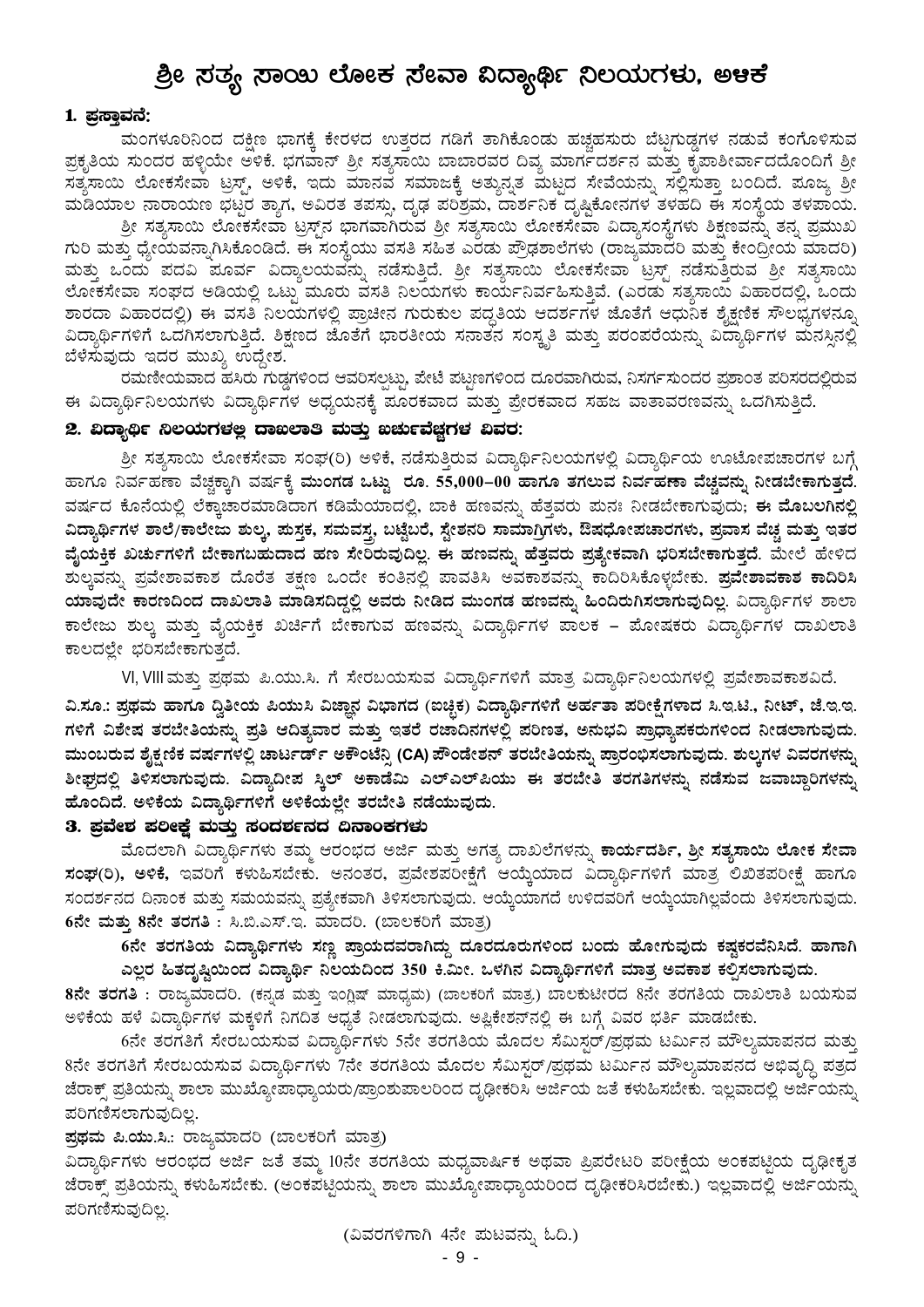#### ವಿಶೇಷ ಸೂಚನೆ

ಶ್ರೀ ಸತ್ಯಸಾಯಿ ಬಾಲವಿಕಾಸದ ತರಬೇತಿ ಹೊಂದಿದವರಿಗೆ ಹಾಗೂ ಸಂಗೀತ, ನೃತ್ಯ, ನಾಟಕ, ಯಕ್ಷಗಾನ ಮುಂತಾದ ಸಾಂಸ್ತತಿಕ ಚಟುವಟಿಕೆಗಳಲ್ಲಿ ವಿಶೇಷ ಪ್ರತಿಭೆಯಿರುವ ವಿದ್ಯಾರ್ಥಿಗಳಿಗೆ ಅರ್ಜಿಸಲ್ಲಿಸುವಲ್ಲಿ ಇರುವ ಕನಿಷ್ಠ ಅರ್ಹತೆಯಲ್ಲಿ 5% ಅಂಕವನ್ನು ರಿಯಾಯಿತಿ ನೀಡಲಾಗುವುದು. ಈ ಬಗ್ಗೆ ವಿದ್ಯಾರ್ಥಿಗಳು ಸೂಕ್ತ ಪ್ರಮಾಣಪತ್ರಗಳನ್ನು ಅರ್ಜಿಫಾರಂ ಜತೆಗೆ ಲಗ್ತೀಕರಿಸಬೇಕು.

#### 4. ಅಙತ ಪಲೀಕ್ಷೆಗೆ ಪಠ್ಯ ವಿಷಯಗಳು

ಲಿಖಿತ ಪರೀಕ್ಷೆ ಹಾಗೂ ಸಂದರ್ಶನದ ಫಲಿತಾಂಶದ ಆಧಾರದ ಮೇಲೆ ವಿದ್ಯಾರ್ಥಿಗಳನ್ನು ಆಯ್ಕೆ ಮಾಡಲಾಗುವುದು. ವಿವಿಧ ತರಗತಿಗಳ ಪ್ರವೇಶಕ್ಕೆ ಲಿಖಿತ ಪರೀಕ್ಷೆಗಳು ಈ ರೀತಿ ಇವೆ.

| ಅಖತ ಹಲೀಕ್ಲೆಗೆ ಹಠ್ಯ ವಿಷಯಗಳು     |                              |       |                 |         |      |
|--------------------------------|------------------------------|-------|-----------------|---------|------|
| ತರಗತಿ                          |                              | ವಿಷಯ  |                 |         |      |
| VI ಸಿಬಿಎಸ್ಇ                    | ಕನ್ನಡ                        |       | ಇಂಗ್ಲಿಷ್        | ವಿಜ್ಞಾನ | ಗಣಿತ |
| VIIIಸಿಬಿಎಸ್ಇ                   | <sub>।</sub> ಕನ್ನಡ/ಸಂಸ್ಕೃತ ' | ಹಿಂದಿ | ಇಂಗ್ಲಿಷ್        | ವಿಜ್ಞಾನ | ಗಣಿತ |
| VIII ರಾಜ್ಯಮಾದರಿ  (ಕನ್ನಡ&ಆಂಗ್ಲ) | ಕನ್ನಡ                        | ಹಿಂದಿ | ಇಂಗ್ಲಿಷ್        | ವಿಜ್ಞಾನ | ಗಣಿತ |
| IPUC ಕಲಾ                       |                              |       | ಇಂಗ್ಲಿಷ್        |         |      |
| PUC ವಾಣಿಜ್ಯ                    |                              |       | <u>ಇಂಗ್ಲಿಷ್</u> |         | ಗಣಿತ |
| $ {\sf PUC}$ ವಿಜ್ಞಾನ           |                              |       |                 | ವಿಜ್ಞಾನ | ಗಣಿತ |

ಲಿಖಿತ ಪರೀಕ್ಷೆಗಳ ಸಿಲಬಸ್ನವು ಕೊನೆಯ ಮಟಗಳಲ್ಲಿ ಕೊಡಲಾಗಿದೆ.

#### 5. ಗಮನಿಸಬೇಕಾದ ಕೆಲವು ಮುಖ್ಯ ಅಂಶಗಳು

- 1. ಈ ಮಾಹಿತಿ ಪತ್ರಿಕೆಯ ವಿವರಗಳು ಮತ್ತು ಪ್ರವೇಶ ಪರೀಕ್ಷೆಗಳು ಕೇವಲ ಶ್ರೀ ಸತ್ಯಸಾಯಿ ಲೋಕಸೇವಾ ಸಂಘ(ರಿ)ವು ನಡೆಸುವ ವಿದ್ಯಾರ್ಥಿನಿಲಯಗಳ ದಾಖಲಾತಿಗೆ ಮಾತ್ರ ಸಂಬಂಧಪಟ್ಟಿದ್ದು, ವಿದ್ಯಾರ್ಥಿಯ ಶಾಲೆ/ಕಾಲೇಜು ದಾಖಲಾತಿಗೆ ಯಾವ ರೀತಿಯಲ್ಲೂ ಅನ್ವಯಿಸುವುದಿಲ್ಲ.
- 2. ವಿದ್ಯಾರ್ಥಿಗಳ ಶಾಲೆ/ಕಾಲೇಜು ದಾಖಲಾತಿಯನ್ನು ಸರಕಾರದ ನಿಯಮಾನುಸಾರವಾಗಿಯೇ ಆಯಾ ಶಾಲೆ/ಕಾಲೇಜು ಮುಖ್ಯಸ್ಥರು ಮಾಡಿಕೊಳ್ಳುತ್ತಾರೆ.
- 3. ವಿದ್ಯಾರ್ಥಿನಿಲಯದಲ್ಲಿ ದಾಖಲಾತಿಗೆ ಸಂಬಂಧಿಸಿದ ಪತ್ರ ವ್ಯವಹಾರಗಳ ವಿಳಾಸ

ಕಾರ್ಯದರ್ಶಿ ಶ್ರೀ ಸತ್ಯಸಾಯಿ ಲೋಕ ಸೇವಾ ಸಂಘ(ರಿ), ಅಳಿಕೆ ಅಂಚೆ: ಸತ್ಯಸಾಯಿ ವಿಹಾರ – 574235 ಬಂಟ್ತಾಳ ತಾಲೂಕು, ದಕ್ಷಿಣ ಕನ್ನಡ ಜಿಲ್ಲೆ, ಕರ್ನಾಟಕ ರಾಜ್ಯ

- 4. ಈ ಮಾಹಿತಿ ಪತ್ರಿಕೆಗೆ ಲಗ್ಲೀಕರಿಸಿರುವ ಪ್ರಾರಂಭಿಕ <mark>ಅರ್ಜಿಫಾರಂ</mark> ತುಂಬಿಸಿ <mark>ಅಂಕಪಟ್ಟಿಯ ಜೆರಾಕ್ಸ್ ಪ್ರತಿ</mark>(ಶಾಲಾ ಮುಖ್ಯೋಪಾಧ್ಯಾಯ/ ಪ್ರಾಂಶುಪಾಲರಿಂದ ದೃಢೀಕರಿಸಲ್ಪಟ್ಟಿರುವ)ಯೊಂದಿಗೆ ಮೇಲಿನ ವಿಳಾಸಕ್ಕೆ ದಿನಾಂಕ 01–04–2022 ರೊಳಗೆ ತಲಮವಂತೆ ಕಳುಹಿಸಬೇಕು. ಅಂಕಪಟ್ಟಿಯ ಪ್ರತಿಗಳನ್ನು ಲಗ್ತೀಕರಿಸದ ಅರ್ಜಿಗಳನ್ನು ತಿರಸ್ಕರಿಸಲಾಗುವುದು.
- 5. ವಾರ್ಷಿಕ ಪರೀಕ್ಷೆಗಳ ಫಲಿತಾಂಶಗಳು ಈ ಸಮಯದಲ್ಲಿ ತಿಳಿದು ಬರದಿದ್ದರೂ ವಿದ್ಯಾರ್ಥಿಗಳು ಪರೀಕ್ಷೆಗಳಿಗೆ ಹಾಜರಾಗಬಹುದು.
- 6. ಪ್ರವೇಶ ಪರೀಕ್ಷೆಯ ಸಂದರ್ಭದಲ್ಲಿ ವಿದ್ಯಾರ್ಥಿಗಳು ವರ್ಗಾವಣೆ ಪತ್ರ (T.C.) ತರಬೇಕಾದ ಅವಶ್ಯಕತೆಯಿಲ್ಲ.
- 7. ಪ್ರವೇಶ ಪರೀಕ್ಷೆಯ ಫಲಿತಾಂಶವನ್ನು ಪರೀಕ್ಷೆ ನಡೆದ ಹತ್ತು ದಿನಗಳೊಳಗೆ ತಿಳಿಸಲಾಗುವುದು.
- 8. ಪ್ರವೇಶ ಪರೀಕ್ಷೆಯ ಸಂದರ್ಭದಲ್ಲಿ ವಿದ್ಯಾರ್ಥಿಗಳ ಜತೆಯಲ್ಲಿ ಬರುವ ಹೆತ್ತವರಿಗೆ ಯಾ ರಕ್ಷಕರಿಗೆ ರಾತ್ರಿ ತಂಗಲು ಇಲ್ಲಿ ಪ್ರತ್ಯೇಕ ವ್ಯವಸ್ಥೆ ಇರುವುದಿಲ್ಲ. ಮತ್ತೂರು, ಮಂಗಳೂರು ಹಾಗೂ ಬಿ.ಸಿ.ರೋಡ್ ನಲ್ಲಿ ವಸತಿ ಸೌಕರ್ಯವಿರುವ ಹೋಟೆಲುಗಳಿವೆ.
- 9. ವಿದ್ಯಾರ್ಥಿನಿಲಯಗಳಲ್ಲಿ ಜಾತಿ, ಮತ, ವರ್ಗ, ಭಾಷೆ ಮುಂತಾದವುಗಳನ್ನು ಪರಿಗಣಿಸದೆ ಅರ್ಹತೆಯ ಆಧಾರದಲ್ಲಿ ಮಾತ್ರ ವಿದ್ಯಾರ್ಥಿಗಳನ್ನು ಆಯ್ಕೆ ಮಾಡಲಾಗುವುದು. ಯಾವುದೇ ರೀತಿಯ ಪ್ರಭಾವಬೀರುವ ಯತ್ಸ ಆಕ್ಷೇಪಾರ್ಹ.

#### 6. ದಾಐಲಾತಿಯ ನಿಯಮಗಳು

- 1) ದಾಖಲಾತಿಯ ಅರ್ಜಿಗೆ ತಂದೆ, ತಾಯಿ ಅಥವಾ ಅವರು ಬದುಕಿಲ್ಲದಿದ್ದಲ್ಲಿ ಮೋಷಕರು ಸಹಿ ಮಾಡಬೇಕು. ದಾಖಲಾತಿ ಸಂದರ್ಭದಲ್ಲಿ ಅಗತ್ಯವಾಗಿ ಬೇಕಾಗುವ ಸರ್ಟಿಫಿಕೇಟ್ಗಳನ್ನು ನೀಡಬೇಕು.
- 2) ಯಾವುದೇ ಕಾರಣಕ್ಕಾಗಿಯಾದರೂ ವಿದ್ಯಾರ್ಥಿಯನ್ನು ಆ ಶಾಲಾ ಶೈಕ್ಷಣಿಕ ವರ್ಷದ ಮಧ್ಯದಲ್ಲಿ ವಿದ್ಯಾರ್ಥಿನಿಲಯದಿಂದ ಹಿಂತೆಗೆದುಕೊಂಡ ಪಕ್ಷದಲ್ಲಿ ಅಥವಾ ಅವನು ನಿಯಮಗಳಿಗೆ ತಪ್ಪಿನಡೆದು ಹೊರಹಾಕಲ್ಪಟ್ಟಲ್ಲಿ ಯಾವುದೇ ಶುಲ್ಕವನ್ನು ಎಷ್ಟುಮಾತ್ರಕ್ಕೂ ಮರುಪಾವತಿ ಮಾಡಲಾಗುವುದಿಲ್ಲ.
- 3) ಈ ಕೆಳಗಿನ ಸಂದರ್ಭಗಳಲ್ಲಿ ವಿದ್ಯಾರ್ಥಿನಿಲಯಗಳಲ್ಲಿ ದಾಖಲಾತಿಗೆ ಅವಕಾಶವಿರುವುದಿಲ್ಲ.
	- ಅ) ಚಿಕಿತ್ತೆಗಾಗಿ ಇಲ್ಲಿಂದ ದೂರದ ಊರುಗಳಿಗೆ ಕರೆದುಕೊಂಡು ಹೋಗಬೇಕಾದಲ್ಲಿ,
- ಆ) ಅಕ್ಸೋಬರ್ ರಜೆ ಮತ್ತು ಬೇಸಿಗೆಯ ದೀರ್ಘ ರಜೆಗಳ ಹೊರತಾಗಿ ಉಳಿದ ಸಣ್ಣಮಟ್ಟ ರಜೆಗಳಲ್ಲಿ, ಹಬ್ಬ, ಪೂಜೆ, ಹರಕೆ ಒಪ್ಪಿಸುವುದು,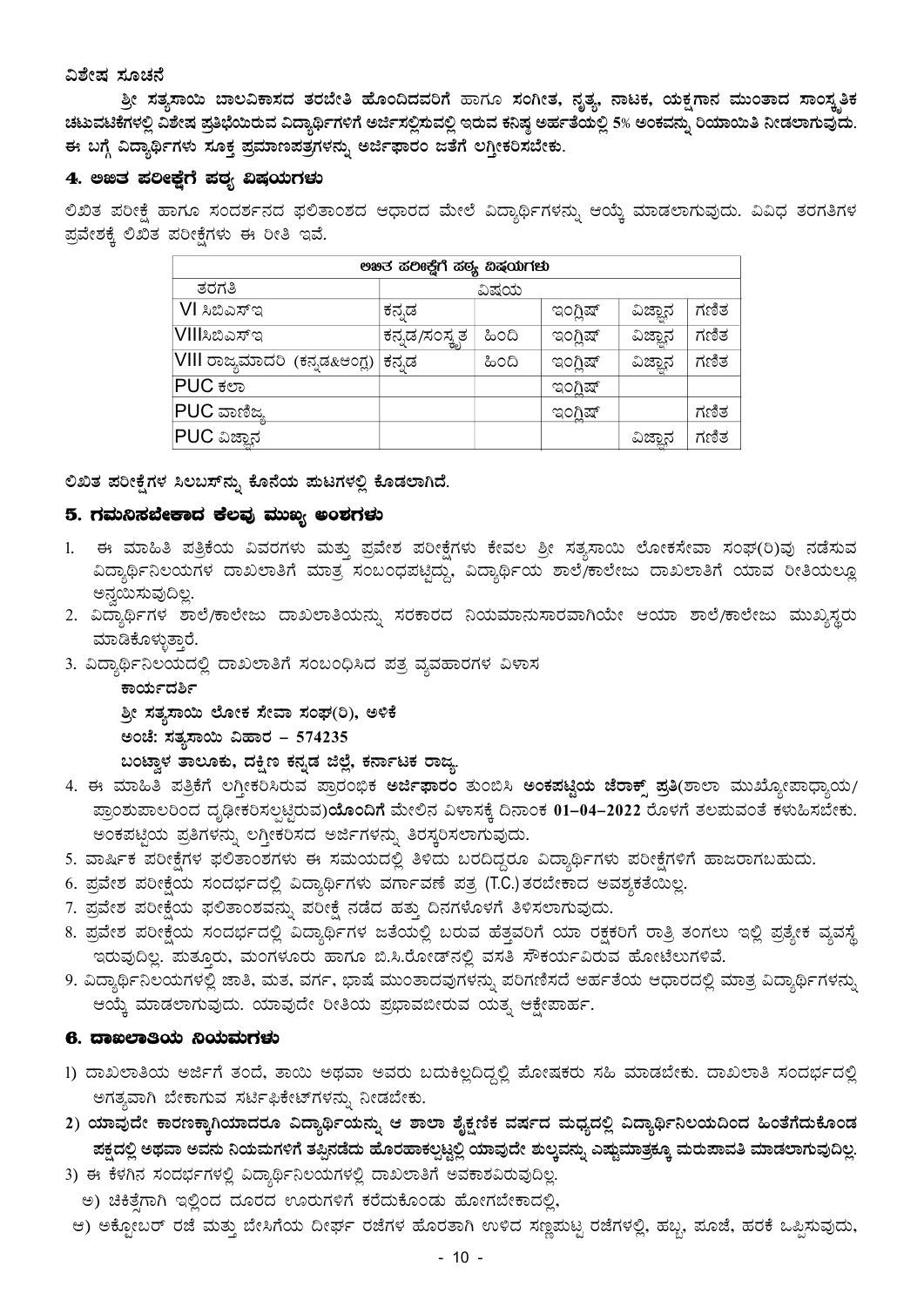ಯಾತ್ರೆ, ಸನ್ತಾನಗಳು, ಇತರೆ ಸಭೆ ಸಮಾರಂಭಗಳು, ಶಾಲಾಭ್ಯಾಸಗಳಿಗೆ ಸಂಬಂಧಿಸದ ಪರೀಕ್ಷೆಗಳಿಗೆ ಹಾಜರಾಗುವುದು, ಬಂಧುಬಳಗದವರನ್ನು ಕಾಣುವುದೇ ಮುಂತಾದವುಗಳಿಗೆ ಮಕ್ಕಳನ್ನು ಕರೆದುಕೊಂಡು ಹೋಗಲು ಅಪೇಕ್ಷೆ ಇದ್ದಲ್ಲಿ,

- ಇ) ವಿದ್ಯಾರ್ಥಿಯ ಖಾಸಾ ಸೋದರ ಸೋದರಿಯರ (ಒಂದೇ ತಂದೆ ತಾಯಿ ಮಕ್ಕಳು) ಮದುವೆಯ ಹೊರತಾಗಿ ಬೇರೆ ಸಮೀಪದ ಬಂಧುಗಳ ಮದುವೆ ಇತ್ಯಾದಿಗಳಿಗೆ ಕರೆದುಕೊಂಡು ಹೋಗುವ ಅಪೇಕ್ಷೆ ಇದ್ದಲ್ಲಿ.
- ಈ) ವಿದ್ಯಾರ್ಥಿಯ ತಂದೆ ತಾಯಂದಿರು ತಮ್ಮ ಸ್ವಂತ ವಾಸಕ್ಕೆ ಕಟ್ಟುವ ಮನೆಯ ಹೊರತಾಗಿ ಇತರ ಗೃಹಪ್ರವೇಶ ಸಮಾರಂಭಗಳಿಗೆ ಮಕ್ಕಳನ್ನು ಕರೆದುಕೊಂಡು ಹೋಗಲು ಬಯಸಿದಲ್ಲಿ.
- 4) ದಾಖಲಾತಿಗೆ ಪೂರ್ವದಲ್ಲಿ ವಿದ್ಯಾರ್ಥಿ ಚಿಕಿತ್ಸೆಗೆ ಒಳಗಾಗಿದ್ದು:
	- ಅ) ಆರೋಗ್ಯದ ಕುರಿತು ಪ್ರತ್ಯೇಕ ಲಕ್ಷ್ಯಕೊಡಬೇಕಾದ ಸನ್ನಿವೇಶವಿದ್ದಲ್ಲಿ,
	- ಆ) ಸೇರಿದ ಬಳಿಕ ಚಿಕಿತ್ಸೆಯನ್ನು ಮುಂದುವರಿಸಬೇಕಾಗುವ ಸಂಭವವಿದ್ದಲ್ಲಿ,
- ಇ) ಶ್ರವಣ ದೌರ್ಬಲ್ಯ ಮತ್ತು ದೃಷ್ಟಿ ದೌರ್ಬಲ್ಯವಿದ್ದಲ್ಲಿ (ಕಣ್ಣಿನ ಬಲಹೀನತೆ),
- ಈ) ಅಥವಾ ಇನ್ಯಾವುದೇ ಸಮಸ್ಯೆಗಳಿದ್ದಲ್ಲಿ,

ಅವರನ್ನು ದಾಖಲಾತಿ ಸಂದರ್ಭದಲ್ಲೇ ಸಂಬಂಧಪಟ್ಟ ವಾರ್ಡನರ, ಡೆಪ್ಪಿವಾರ್ಡನರ ಹಾಗೂ ಆರೋಗ್ಯಮೇಲ್ವಿಚಾರಕರ ಗಮನಕ್ಕೆ ತರಬೇಕಾಗಿರುತ್ತದೆ. 5) ಹಿಂದಿನ ಚಿಕಿತ್ಸೆಯ ದಾಖಲೆಗಳನ್ನು ನಿಲಯದ ಆರೋಗ್ಯ ಮೇಲ್ವಿಚಾರಕರ ವಶಕ್ಕೆ ನೀಡತಕ್ಕದ್ದು.

6) ವಿದ್ಯಾರ್ಥಿನಿಲಯಕ್ಕೆ ದಾಖಲಾತಿಯು ಒಂದು ವರ್ಷಕ್ಕೆ ಮಾತ್ರ ಸೀಮಿತ. ಮುಂದಿನ ವರ್ಷದ ದಾಖಲಾತಿಯ ನವೀಕರಣವನ್ನು ವಿದ್ಯಾರ್ಥಿಯ ಗುಣನಡತೆಯ ಆಧಾರದ ಮೇಲೆ ನಿರ್ಧರಿಸಲಾಗುವುದು.

#### 7. ವಿದ್ಯಾಸಂಸ್ಥೆಯ ಕೆಲವು ವೈಶಿಷ್ಟ್ಯಗ**ಳು**

ಇಲ್ಲಿ ಸತ್ಯ, ಧರ್ಮ, ಶಾಂತಿ, ಪ್ರೇಮ ಮತ್ತು ಅಹಿಂಸೆಗಳೆಂಬ ಮೂಲಭೂತ ಮಾನವೀಯ ಮೌಲ್ಯಗಳನ್ನು ಆಧರಿಸಿ, ನೈತಿಕ ಮತ್ತು ಆಧ್ಯಾತ್ಮಿಕ ಶಿಕ್ಷಣವನ್ನು ನೀಡಲಾಗುವುದು. ಪ್ರಮುಖ ರಾಷ್ಟ್ರೀಯ ಮತ್ತು ಧಾರ್ಮಿಕ ಹಬ್ಬಗಳು ಮತ್ತು ಸಂತರ, ರಾಷ್ಟಭಕ್ತರ, ಧಾರ್ಮಿಕ ನಾಯಕರ ಹುಟ್ಟುಹಬ್ಬಗಳು ಯಥಾಯೋಗ್ಯ ಆಚರಿಸಲ್ಪಡುವುವು. ದೈವಪಿತೃತ್ವ ಮತ್ತು ಮಾನವ ಭ್ರಾತೃತ್ವಗಳನ್ನು ನೈತಿಕ ಶಿಕ್ಷಣ ತರಗತಿ, ಪ್ರಾರ್ಥನೆ, ಜಗತ್ತಿನ ವಿವಿಧ ಧರ್ಮಗಳಿಂದ ಆಯ್ದ ಕಥೆಗಳು, ದೃಷ್ಟಾಂತ ಕಥೆಗಳು ಸ್ವಾವಲಂಬಿಗಳಾಗುವಂತೆ, ಸದಾ ಲವಲವಿಕೆಯಿಂದ ಕೂಡಿ ಕಾರ್ಯಶೀಲರಾಗಿರುವಂತೆ ಮಾರ್ಗದರ್ಶನ ಮಾಡಲಾಗುವುದು. ಸಾಮಾಜಿಕ ಹೊಣೆಗಾರಿಕೆ ಮತ್ತು ಸೇವಾಭಾವನೆಗಳನ್ನು ಬೆಳೆಸುವಂತೆ ಪ್ರೋತ್ಸಾಹಿಸಲಾಗುವುದು.

#### 8. ಪಠ್ಯೇತರ ಚಟುವೞಕೆಗಳು

ಪ್ರತಿಯೊಬ್ಬ ವಿದ್ಯಾರ್ಥಿಯೂ ತನ್ನ ವ್ಯಕ್ತಿತ್ವದ ಸರ್ವಾಂಗೀಣ ಉನ್ನತಿಯನ್ನು ಸಾಧಿಸಲು ಸಾಧ್ಯವಾಗುವಂತೆ ವೈವಿಧ್ಯಪೂರ್ಣವಾದ ಪಠ್ಯೇತರ ಚಟುವಟಿಕೆಗಳಲ್ಲಿ ಭಾಗವಹಿಸಲು ಬಹಳಷ್ಟು ಅವಕಾಶಗಳನ್ನು ಒದಗಿಸಲಾಗುವುದು. ಭಿತ್ತಿ ಪತ್ರಿಕೆ, ಚರ್ಚಾಕೂಟ, ಕ್ವಿಜ್, ಡ್ರಾಯಿಂಗ್ ಮತ್ತು ಪೈಂಟಿಂಗ್, ವೇದ, ಗೀತೆ, ಸಂಗೀತ, ನೃತ್ಯ, ನಾಟಕ, ಯಕ್ಷಗಾನ, ತಬಲ, ಮೇಳವಾದ್ಯ, ಆಟೋಟ ಮುಂತಾದವುಗಳಲ್ಲಿ ತರಬೇತಿ ನೀಡಲಾಗುವುದು. ಮನರಂಜನಾ ಕಾರ್ಯಕ್ರಮ, ವಿದ್ಯಾರ್ಥಿಗಳಿಂದ ದೈನಂದಿನ ಚಿಂತನ ಕಾರ್ಯಕ್ರಮ ಮತ್ತು ಸಾಂಸ್ಕೃತಿಕ ಕಾರ್ಯಕ್ರಮಗಳನ್ನು ಹಮ್ಮಿಕೊಳ್ಳಲಾಗುವುದು. ಕಂಪ್ಯೂಟರ್ ಶಿಕ್ಷಣದ ವ್ಯವಸ್ಥೆಯೂ (ಐಚ್ಛಿಕ) ಇದೆ. ಘುಟ್ಐಾಲ್, ವಾಲಿಬಾಲ್, ಕ್ರಿಕೆಟ್, ಬಾಸ್ಕೆಟ್ಐಾಲ್, ಷಟಲ್ಬ್ಯಾಡ್ಮುಂಟನ್ ಮುಂತಾದ ಆಟಗಳೂ ಇವೆ. ಶಾರೀರಿಕ ವ್ಯಾಯಾಮ ಮತ್ತು ಯೋಗಾಸನಗಳಿಗೆ ಅವಕಾಶವನ್ನು ಕಲ್ಪಿಸಲಾಗಿದ್ದು ಶಾರೀರಿಕ ವ್ಯಾಯಾಮದ ಬಗ್ಗೆ ಇಲ್ಲಿ ಒಂದು ಚಿಕ್ಕ ಗರಡಿಮನೆಯೂ ಇದೆ.

#### 9. ನಿವೇಶನದಲ್ಲರುವ ಕೆಲವೊಂದು ಸೌಕರ್ಯಗಳು

- 1) ವಿದ್ಯಾರ್ಥಿಗಳಿಗೆ ಪೌಷ್ಠಿಕ, ಸಮತೂಕದ ಹಾಗೂ ರುಚಿಕರವಾದ ಸಸ್ಯಾಹಾರವನ್ನು ಮಾತ್ರ ನೀಡಲಾಗುವುದು. ಬೆಳಗಿನ ಉಪಾಹಾರಕ್ಕೆ ಕಾಫಿ, ಚಹಾ ಅಥವಾ ಕಷಾಯದೊಂದಿಗೆ ಎರಡು ಬಗೆಯ ತಿಂಡಿಗಳನ್ನೂ, ಸಂಜೆ ಲಘು ಉಪಾಹಾರವನ್ನೂ ನೀಡಲಾಗುವುದು. ರಾತ್ರಿಯ ಊಟದ ನಂತರ ಒಂದು ಲೋಟ ಬಿಸಿ ಹಾಲನ್ನು ನೀಡಲಾಗುವುದು.
- 2) ಇಲ್ಲಿ ವಿಶಾಲವಾದ ಆಟದ ಬಯಲುಗಳಿವೆ.
- 3) ವಿದ್ಯಾನಿವೇಶನದಲ್ಲೇ ಶ್ರೀ ಸತ್ಯಸಾಯಿ ಜನರಲ್ ಆಸ್ಪತ್ರೆ, ಪ್ರಾಥಮಿಕ ಆರೋಗ್ಯ ಕೇಂದ್ರ, ಸ್ಟೇಷನರಿ, ಕ್ಯಾಂಟೀನು, ಡೈರಿ, ಲಾಂಡ್ರಿ, ಸೆಲೂನ್, ಮುದ್ರಣಾಲಯ, ಸ್ಟೇಟ್ ಬ್ಯಾಂಕ್ ಆಫ್ ಇಂಡಿಯಾ, ಅಂಚೆ ಕಛೇರಿ, ದೂರವಾಣಿ ಸೌಲಭ್ಯ, ಜೆರಾಕ್ಸ್ ಸೆಂಟರ್ ಮುಂತಾದ ಸೌಲಭ್ಯಗಳಿವೆ.
- 4) ಮಕ್ಕಳ ಉಪಯೋಗಕ್ಕೆ ಟಿ.ವಿ. (ಎಲ್.ಸಿ.ಡಿ., ಡಿ.ವಿ.ಡಿ ಸಹಿತ) ಗಳಿವೆ.
- 5. ಸುಸಜ್ಜಿತವಾದ ಭೌತಶಾಸ್ತ್ರ ರಸಾಯನ ಶಾಸ್ತ್ರ ಮತ್ತು ಜೀವಶಾಸ್ತ್ರ ಪ್ರಯೋಗಾಲಯಗಳಿವೆ.
- 6) ಅಭ್ಯಾಸದ ವೇಳೆಯಲ್ಲಿ ವಿದ್ಯಾರ್ಥಿಗಳನ್ನು ನೋಡಿಕೊಳ್ಳಲು ಪ್ರತ್ಯೇಕ ಅಧ್ಯಾಪಕರಿದ್ದಾರೆ.
- 7) ಇಲಾಖೆಯ ವಿದ್ಯುಚ್ಛಕ್ತಿ ಪೂರೈಕೆ ನಿಂತಾಗ ಜನರೇಟರ್ ವ್ಯವಸ್ಥೆ ಇದೆ.
- 8) ನಿಶ್ಚಿತ ಶುಲ್ಕ ನೀಡಿದಲ್ಲಿ ಈ ಕೆಳಗಿನ ಪಠ್ಯೇತರ ವಿಷಯಗಳಲ್ಲಿ ಶಿಕ್ಷಣ ನೀಡುವ ವ್ಯವಸ್ಥೆಯನ್ನು ಮಾಡಲಾಗುವುದು. i) ಕರ್ನಾಟಕ ಶಾಸ್ತ್ರೀಯ ಸಂಗೀತ ii) ತಬಲ iii) ಕಂಪ್ಯೂಟರ್ ಶಿಕ್ಷಣ. iv) ಭರತನಾಟ್ಯ v) ಸ್ವಿಮ್ಮಿಂಗ್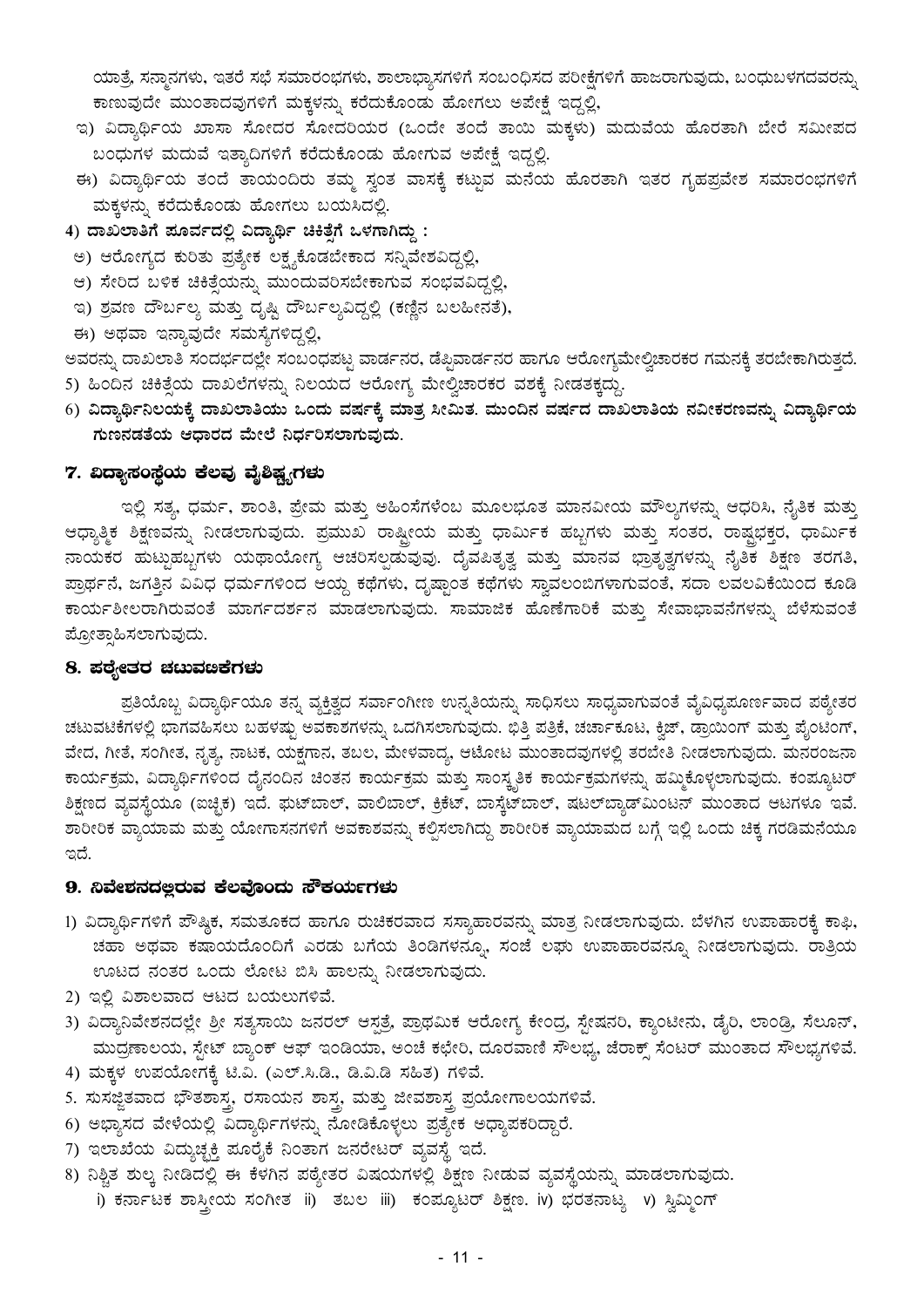#### 10. ಶಿಸ್ತಿಗೆ ಸಂಬಂಧಿಸಿದ ನಿಯಮಗಳು

ಇಲ್ಲಿಯ ವಿದ್ಯಾಸಂಸ್ಥೆಗಳಲ್ಲಿ ಶಿಸ್ತುಪಾಲನೆಗೆ ಅತ್ಯಂತ ಮಹತ್ವವಿದೆ. ಶಾಲೆ, ಕಾಲೇಜು, ಮತ್ತು ಹಾಸ್ಟೆಲುಗಳಲ್ಲಿ ಶಿಸ್ತು ನಿಯಮಗಳಿಗೆ ವಿದ್ಯಾರ್ಥಿಗಳು ಹೊಂದಿಕೊಳ್ಳತಕ್ಕದ್ದು. ಅಧ್ಯಾಪಕರೊಂದಿಗೆ ಮತ್ತು ಮತ್ತು ಕಾರ್ಯಕರ್ತರೊಂದಿಗೆ ವಿದ್ಯಾರ್ಥಿಗಳು ವಿನಯ ವಿಧೇಯತೆಯಿಂದಿದ್ದು ಆತ್ಮೀಯವಾದ ಮಾನವೀಯ ಸಂಬಂಧವನ್ನು ಉಳಿಸಿಕೊಳ್ಳ ಬೇಕಾಗುತ್ತದೆ "ಶಿಕ್ಷಣದ ಅಂತಿಮ ಗುರಿ ಸಚ್ಚಾರಿತ್ರ್ಯ ನಿರ್ಮಾಣ" ಎಂಬ ತತ್ವವನ್ನು ವಿದ್ಯಾರ್ಥಿಗಳು ಅರ್ಥಮಾಡಿಕೊಂಡು, ಈ ಆದರ್ಶಕ್ಕೆ ಸರಿಯಾಗಿ ನಡೆದುಕೊಳ್ಳಬೇಕು.

- 1) ವಿದ್ಯಾರ್ಥಿಗಳು ನಿತ್ಯ ಬೆಳಿಗ್ಗೆ 5–00 ಗಂಟೆಗೆ ಏಳಬೇಕು ಮತ್ತು ಆಯಾ ದಿನದ ಸಾಮೂಹಿಕ ಪ್ರಾರ್ಥನೆ ಮತ್ತಿತರ ಚಟುವಟಿಕೆಗಳಲ್ಲಿ ನಿಯಮಿತ ಸಮಯದಲ್ಲಿ ಭಾಗವಹಿಸಬೇಕು ಮತ್ತು ರಾತ್ರಿ 9–55ಕ್ಕೆ ಸರಿಯಾಗಿ ದೀಪ ಆರಿಸಿ ಹಾಸಿಗೆಯಲ್ಲಿ ದಿನದ ಕೊನೆಯ ಪ್ರಾರ್ಥನೆ ಮಾಡಿ ನಿದ್ರಿಸುವುದು. ಬೇಕಿದ್ದಲ್ಲಿ ಬೆಳಗ್ಗೆ 5-00 ಗಂಟೆಗೆ ಮುಂಚಿತವಾಗಿಯೂ ಏಳಬಹುದು.
- 2) ವಿದ್ಯಾರ್ಥಿಗಳು ನಿಗದಿತ ಸಮವಸ್ಥವನ್ನು ವಾರದಲ್ಲಿ ನಿಗದಿತ ದಿನಗಳಲ್ಲಿ ಧರಿಸಬೇಕು. ಇದೇ ರೀತಿ ಯೋಗಾಸನ, ಆಟೋಟ ಮುಂತಾದ ಚಟುವಟಿಕೆಗಳಲ್ಲಿಯೂ ನಿಗದಿತ ಸಮವಸ್ಥವನ್ನು ಧರಿಸಬೇಕು.
- 3) ತಮ್ಮ ಹಾಸ್ಟೆಲ್ ವಾಸದ ಕೋಣೆ, ಅಧ್ಯಯನದ ಕೊಠಡಿ ಮತ್ತು ನಿವೇಶನದ ಪರಿಸರವನ್ನು ಶುಚಿಯಾಗಿಯೂ, ಓರಣವಾಗಿಯೂ ಇರಿಸಿಕೊಳ್ಳಬೇಕು.
- 4) ರಾತ್ರಿ ಬೇಗ ಮಲಗಿ ಮುಂಜಾನೆ ಮುನ್ನ ಎದ್ದೇಳುವುದು ಉತ್ತಮ ಅಭ್ಯಾಸ. ರಾತ್ರಿ 9:55ಕ್ಕೆ ಎಲ್ಲ ಕೊಠಡಿಗಳ ದೀಪಗಳನ್ನು ಆರಿಸಲಾಗುವುದು. ರಾತ್ರಿ "ಕರಚರಣ ಕೃತಂ ವಾ..................." ಎಂಬ ಪ್ರಾರ್ಥನೆಯಾದ ತಕ್ಷಣ ಎಲ್ಲರೂ ಮಲಗಲೇ ಬೇಕು. ಅವಶ್ಯಕತೆ ಇದ್ದವರು ಮುಂಜಾನೆ 5:00 ಗಂಟೆಗೂ ಮುಂಚಿತವಾಗಿ ಏಳುವುದಕ್ಕೆ ಅನುಮತಿ ನೀಡಲಾಗುವುದು.
- 5) ವಿದ್ಯಾರ್ಥಿಗಳು ನಿವೇಶನದೊಳಗೆ ಧ್ವನಿ ಏರಿಸಿ ಮಾತನಾಡುವುದನ್ನು ಮತ್ತು ಅನವಶ್ಯಕವಾಗಿ ಹರಟೆಹೊಡೆಯುವುದನ್ನು ಕಟ್ಟುನಿಟ್ಟಾಗಿ ನಿಷೇಧಿಸಲಾಗಿದೆ. ಪ್ರಾರ್ಥನಾಕೂಟಗಳಲ್ಲಿ, ಅಭ್ಯಾಸದ ತರಗತಿಗಳಲ್ಲಿ, ಸಭೆ ಸಮಾರಂಭಗಳಲ್ಲಿ, ಭೋಜನಾಲಯದಲ್ಲಿ ಮತ್ತು ರಾತ್ರಿಯ ಪ್ರಾರ್ಥನೆಯ ನಂತರ ಸಂಪೂರ್ಣ ಮೌನವನ್ನು ಪಾಲಿಸಬೇಕು.
- 6) ವಿದ್ಯಾರ್ಥಿಗಳು ಗಡ್ಡ, ಮೀಸೆಗಳನ್ನು ಬೆಳೆಸುವುದು, ವಿಲಕ್ಷಣವಾದ ಬಣ್ಣ ಬಣ್ಣದ ಬಟ್ಟೆಗಳನ್ನು, ಲುಂಗಿಗಳನ್ನು ಧರಿಸುವುದು ಮತ್ತು ಕೈಕಡಗಗಳನ್ನು ಹಾಕಿಕೊಳ್ಳುವುದೇ ಮುಂತಾದವುಗಳಿಗೆ ಇಲ್ಲಿ ಅವಕಾಶ ಇಲ್ಲ. ಸರಳವಾದ ಸಭ್ಯ ಉಡುಮಗಳನ್ನು ಧರಿಸಬೇಕು.
- 7) ಅನುಚಿತ, ಆತಂಕಕಾರಿ ಮತ್ತು ಅನಗತ್ಯವೆಂದು ಪರಿಗಣಿಸುವ ಮಸ್ತಕವನ್ನಾಗಲಿ ಹಾಗೂ ಪತ್ರಿಕೆಗಳನ್ನಾಗಲೀ ವಿದ್ಯಾರ್ಥಿಗಳು ತರುವುದನ್ನು ನಿಷೇಧಿಸಲಾಗಿದೆ. ವೈಯಕ್ತಿಕ ರೇಡಿಯೋ, ಮೆಮರಿಕಾರ್ಡ್ನ, ಮೊಬೈಲ್ಘೋನ್, ಕ್ಯಾಮರಾ, ಐಪಾಡ್ (ipod), ಸ್ಮಾರ್ಟ್ ವಾಚ್ ಇತ್ಯಾದಿಗಳನ್ನು ಬಳಸಲು ಅವಕಾಶವಿಲ್ಲ. ಸಂಸ್ಥೆಯು ನಿಗದಿಪಡಿಸಿದ ಘೋನುಗಳ ಹೊರತು ಬೇರೆ ಕಡೆಗಳಲ್ಲಿ ಘೋನ್ ಮಾಡುವುದು ಆಕ್ಷೇಪಾರ್ಹ.
- 8) ಧೂಮಪಾನ ಹಾಗೂ ಮಾದಕ ಪದಾರ್ಥ, ಮೊಟ್ಟೆ ಮಾಂಸಾಹಾರವೇ ಮೊದಲಾದವುಗಳನ್ನು ಕಟ್ಟುನಿಟ್ಟಾಗಿ ನಿಷೇಧಿಸಲಾಗಿದೆ.
- 9) ವಿದ್ಯಾರ್ಥಿಗಳು ವಸತಿ ಕೋಣೆಯಲ್ಲಿ ತಮ್ಮ ಸ್ವಾಧೀನ ರೂ. 100–00 ಕ್ಕಿಂತ ಹೆಚ್ಚು ನಗದು ಇರಿಸಿಕೊಳ್ಳಬಾರದು. ಹೆಚ್ಚಿನ ಹಣವನ್ನು ಹಾಸ್ಟೆಲ್ ಆಫೀಸ್ನಲ್ಲಿ ಸ್ಪೆಷಲ್ ಅಕೌಂಟ್ ತೆರೆದು ಬೇಕಾದಾಗ ಪಡಕೊಳ್ಳುವಂತೆ ಇರಿಸಬಹುದು. ಅಥವಾ ಬ್ಯಾಂಕ್ ಖಾತೆ ತೆರೆದು ಇರಿಸಿಕೊಳ್ಳಬಹುದು.
- 10) ಹಾಸ್ಟೆಲ್ನಲ್ಲಿ ವಿದ್ಯಾರ್ಥಿಗಳು ತಮ್ಮ ತಮ್ಮೊಳಗೆ ಅಥವಾ ಇತರರೊಡನೆ ಯಾವುದೇ ಆರ್ಥಿಕ ವ್ಯವಹಾರ ಹಾಗೂ ಇನ್ನಿತರ ಲೇವಾದೇವಿಗಳನ್ನು ಇಟ್ಟುಕೊಳ್ಳಬಾರದು.
- 11) ಅಧ್ಯಯನ ಮಾಡುವ ಶಾಲಾ ಕಾಲೇಜುಗಳಿಂದ ವಿದ್ಯಾರ್ಥಿಯ ಬಗ್ಗೆ ಅಶಿಸ್ತಿನ ವರ್ತನೆಯ ದೂರು ಬಂದಲ್ಲಿ/ಇಂಟರ್ನೆಟ್ ದುರುಪಯೋಗ ಮಾಡಿದಲ್ಲಿ ಕಠಿಣ ಕ್ರಮ ಕೈಗೊಳ್ಳಲಾಗುವುದು.
- 12) ವಿದ್ಯಾಸಂಸ್ಥೆಗೆ ಸೇರಿದ ಯಾವುದೇ ಸೊತ್ತು ಸಲಕರಣೆಗಳನ್ನು ಹಾಳುಮಾಡಬಾರದು. ಹಾಳುಗೆಡವಿದಲ್ಲಿ ವಿಧಿಸಲ್ಪಡುವ ದಂಡವನ್ನು ವಿದ್ಯಾರ್ಥಿಯು ಕೊಡಬೇಕು.
- 13) ವಿದ್ಯಾರ್ಥಿಗಳು ವಿದ್ಯಾನಿವೇಶನದೊಳಗೆ ವಾಹನಗಳನ್ನು ಚಲಾಯಿಸಲು ಅವಕಾಶ ಇಲ್ಲ.
- 14) ತಮಗೆ ವಾಸಕ್ಕೆ ಕೊಡಲ್ಪಟ್ಟ ಕೋಣೆಯ ಹೊರತು ಇತರರ ಕೋಣೆಗಳಿಗೆ ವಿದ್ಯಾರ್ಥಿಗಳು ಪ್ರವೇಶಿಸಬಾರದು.
- 15) ವಿದ್ಯಾರ್ಥಿಗಳ ಪತ್ರವ್ಯವಹಾರಗಳು ಪರಿಶೋಧನೆಗೆ ಒಳಪಡುತ್ತವೆ. ಹೆತ್ತವರು ಯಾವುದೇ ತಿಂಡಿ ತಿನಿಸುಗಳನ್ನು ಅಂಚೆ ಅಥವಾ ಕೊರಿಯರ್ ಮೂಲಕ ಕಳುಹಿಸಬಾರದು.
- 16) ವಿದ್ಯಾರ್ಥಿಗಳು ಪೂರ್ವಾನುಮತಿಯಿಲ್ಲದೆ ತಮ್ಮ ವಿದ್ಯಾನಿವೇಶನದಿಂದ ಹೊರಗೆ ಹೋಗಬಾರದು.
- 17) ನಿಯಮ ನಿಬಂಧನೆಗಳನ್ನು ಪಾಲಿಸದೆ ಶಿಸ್ತನ್ನು ಉಲ್ಲಂಘಿಸಿದರೆ ಅವನಿಗೆ ದಂಡ ವಿಧಿಸಲಾಗುವುದು ಅಥವಾ ಅವನನ್ನು ವಿದ್ಯಾರ್ಥಿನಿಲಯದಿಂದ ಹೊರ ಹಾಕಲಾಗುವುದು.

#### 11. ಮೋಷಕಲಿಗೆ ವಿಶೇಷ ಸೂಚನೆಗಳು

- 1) ಹೆತ್ತವರು ಮತ್ತು ಪೋಷಕರು ಪದೇ ಪದೇ ವಿದ್ಯಾರ್ಥಿನಿಲಯಕ್ಕೆ ಭೇಟಿ ನೀಡಬಾರದು. ಹೊಸದಾಗಿ ದಾಖಲು ಮಾಡಿದವರು, ದಾಖಲಾತಿಯ ಬಳಿಕ ಒಂದು ತಿಂಗಳ ತನಕ ಮಕ್ಕಳನ್ನು ಕಾಣಲು ಬರುವುದಕ್ಕೆ ಅವಕಾಶವಿರುವುದಿಲ್ಲ.
- 2) ಮಕ್ಕಳ ಭೇಟಿಗಾಗಿ ಬರುವವರು ರಜಾದಿನಗಳಲ್ಲಿ ಮಾತ್ರ ಬರಬೇಕು. ಹಾಗೆ ಬಂದವರು ವಾರ್ಡನರ ಅನುಮತಿಯನ್ನು ಪಡೆದು ಮಕ್ಕಳನ್ನು ಕರೆಸಿ ಮಾತನಾಡಬಹುದು. ನೇರವಾಗಿ ಮಕ್ಕಳ ವಸತಿ ಕೋಣೆಗಳಿಗಾಗಲೀ. ಅಧ್ಯಯನದ ಕೋಣೆಗಳಿಗಾಗಲೀ, ಹೋಗುವುದಕ್ಕೆ ಅವಕಾಶವಿಲ್ಲ.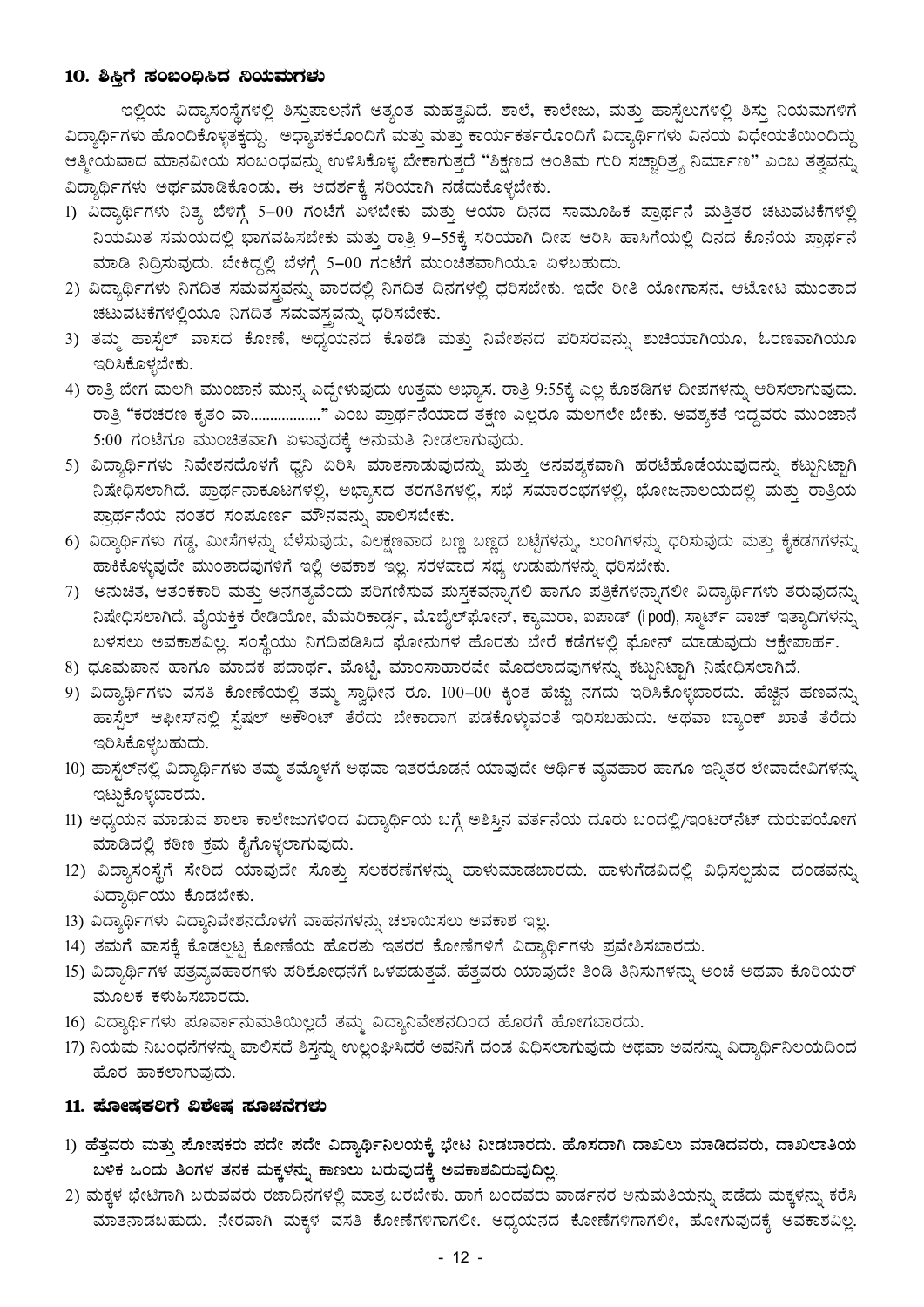ಯಾವುದೇ ಕಾರಣಕ್ಕಾಗಿ ಮಕ್ಕಳನ್ನು ವಿದ್ಯಾರ್ಥಿನಿಲಯದ ಪರಿಧಿಯಿಂದ ಹೊರಗೆ ಕರೆದುಕೊಂಡು ಹೋಗುವುದಕ್ಕೆ ಅವಕಾಶವಿಲ್ಲ. ಪ್ರಾರ್ಥನಾ ವೇಳೆ ಹಾಗೂ ಸಭೆ–ಸಮಾರಂಭಗಳ ಸಂದರ್ಭದಲ್ಲಿ ಮಕ್ಕಳನ್ನು ತಮ್ಮೊಂದಿಗೆ ಇಟ್ಟುಕೊಳ್ಳಲು ಅವಕಾಶವಿಲ್ಲ. ನೀವೂ ಪ್ರಾರ್ಥನೆಯಲ್ಲಿ ಭಾಗವಹಿಸಬಹುದು.

- 3) ಮಕ್ಕಳನ್ನು ನೋಡಲು ಬರುವಾಗ ಹೆತ್ತವರು ಹಾಗೂ ಪೋಷಕರು ಹಣ್ಣು ಹಂಪಲು, ಸಿಹಿತಿಂಡಿಗಳನ್ನು ಹೊರತು ಇನ್ನಿತರ ತಿನಿಸುಗಳನ್ನು ತಂದು ಕೊಡಬಾರದು. ಡೈನಿಂಗ್ ಹಾಲ್ನ್ಂದ ಹೊರಗಡೆ ಮಕ್ಕಳ ಜೊತೆಯಲ್ಲಿ ಕುಳಿತು ತಿಂಡಿತಿನಸು/ಊಟ ಮಾಡಿಸುವುದಕ್ಕೆ ಅವಕಾಶವಿರುವುದಿಲ್ಲ.
- 4) ಹಾಸ್ಟೆಲು ವಿದ್ಯಾರ್ಥಿಗಳಿಗೆ ಮಧ್ಯಾವಧಿ ರಜೆ ಮತ್ತು ಬೇಸಿಗೆ ರಜೆಯಲ್ಲಿ ಮಾತ್ರ ಮನೆಗೆ ಹೋಗಲು ಅವಕಾಶವಿರುತ್ತದೆ.
- 5) ಸಂಸ್ಥೆಯ ಒಕ್ಕೂಟ ವ್ಯವಸ್ಥೆಯಡಿಯಲ್ಲಿ ನಿಗದಿತ ದಿನಗಳಲ್ಲಿ ಶೈಕ್ಷಣಿಕ/ಆಧ್ಯಾತ್ಮಿಕ ಕಾರ್ಯಕ್ರಮಗಳು ಹಾಗೂ ಕ್ರೀಡಾಕೂಟ ಮುಂತಾದ ಕಾರ್ಯಕ್ರಮಗಳಲ್ಲಿ ಭಾಗವಹಿಸುವುದು ಕಡ್ಡಾಯವಾಗಿದೆ.
- 6) ಮದ್ಯ, ಡ್ರಗ್ಸ್ ಇತ್ಯಾದಿ ಅಮಲು ಸೇವನೆ ಮಾಡಿಕೊಂಡು ಯಾರೂ ವಿದ್ಯಾನಿವೇಶನಕ್ಕೆ ಬರಕೂಡದು. ವಿದ್ಯಾನಿವೇಶನದಲ್ಲಿ ಧೂಮಪಾನ, ಮದ್ಯಪಾನ, ಮೊಟೈ ಮಾಂಸಾಹಾರ ನಿಷೇಧಿಸಲಾಗಿದೆ. ಇವುಗಳನ್ನು ಇಲ್ಲಿ ತರುವುದು ಕೂಡಾ ಆಕ್ಷೇಪಾರ್ಹ.
- 7) ಮಕ್ಕಳಿಗೆ ಅಸೌಖ್ಯವಾದಾಗ, ವಾರ್ಡನರ ವಿವೇಚನೆಯಂತೆ ವೈದ್ಯಕೀಯ ಚಿಕಿತ್ಸೆಯನ್ನು ನಡೆಸಲಾಗುವುದು. ಚಿಕಿತ್ಸೆಯ ಬಗ್ಗೆ ಮುನ್ನೆಚ್ಚರಿಕೆ ವಹಿಸುವ ಅಗತ್ಯವಿದ್ದರೆ ದಾಖಲಾತಿ ಸಂದರ್ಭದಲ್ಲಿ ವಾರ್ಡನರಲ್ಲಿ ತಿಳಿಸಬೇಕು. ಚಿಕಿತ್ಸೆಯ ಖರ್ಚುವೆಚ್ಚವನ್ನು ಪೋಷಕರು ನೀಡಬೇಕಾಗುವುದು.
- 8) ವಿದ್ಯಾರ್ಥಿ ಮತ್ತು ಅಧ್ಯಾಪಕರೊಳಗೆ ಉತ್ತಮ ಬಾಂಧವ್ಯವೇರ್ಪಡುವಂತೆ ಪೋಷಕರು ನಮ್ಮೊಂದಿಗೆ ಸಹಕರಿಸಬೇಕು. ವಿದ್ಯಾರ್ಥಿಗೆ ಸಂಸ್ಥೆ ಮತ್ತು ಅಧ್ಯಾಪಕವೃಂದದ ಕಡೆಗಿರುವ ಗೌರವವನ್ನು ಹಾಳುಗೆಡಹುವ ಯಾವುದೇ ಮಾತುಗಳನ್ನು ಪೋಷಕರು ಆಡಬಾರದು. ವಿದ್ಯಾಸಂಸ್ಥೆಯ ಮತ್ತು ಅಧ್ಯಾಪಕ ವೃಂದದ ಮೇಲೆ ತೋರುವ ಅಗೌರವವು ಆ ವಿದ್ಯಾರ್ಥಿಯ ಅಧ್ಯಯನದ ಮೇಲೆ ಕೆಟ್ಟ ಪರಿಣಾಮ ಬೀರುವುದು.
- 9) ದೀರ್ಘರಜೆಯಲ್ಲಿ ಮಕ್ಕಳು ಮನೆಗೆ ಬಂದಾಗ ಶಾಲೆಯಲ್ಲಿ ಬೆಳೆಸಿಕೊಂಡ ಉತ್ತಮ ಅಭ್ಯಾಸಗಳನ್ನೇ ಅವರು ಮುಂದುವರಿಸಲು ಹೆತ್ತವರು ಪ್ರೋತ್ಸಾಹಿಸಬೇಕು. (ಬೆಳಿಗ್ಗೆ ಏಳುವುದು, ಪ್ರಾರ್ಥನೆ, ಯೋಗಾಸನ, ಅಧ್ಯಯನ ಇತ್ಯಾದಿ.)
- 10) ಸಂಬಂಧಪಟ್ಟವರ ಅನುಮತಿಯಿಲ್ಲದೆ ವಿದ್ಯಾರ್ಥಿಯು ಹಾಸ್ಟೆಲಿನಿಂದ ಹೊರಟುಹೋದರೆ ವಿದ್ಯಾರ್ಥಿ ನಿಲಯವು ಜವಾಬ್ದಾರಿಯಾಗುವುದಿಲ್ಲ.
- 11) ಹೆತ್ತವರಿಗೆ/ಹೋಷಕರಿಗೆ ನಿವೇಶನದಲ್ಲಿ ಉಳಿದುಕೊಳ್ಳಲು (Accommodation) ವ್ಯವಸ್ಥೆ ಇರುವುದಿಲ್ಲ.
- 12) ಹೆತ್ತವರು ಮತ್ತು ಪೋಷಕರು ತಮ್ಮ ಮಕ್ಕಳನ್ನು ದೂರವಾಣಿಗೆ ಕರೆದು ಅಥವಾ ಬೇರೆ ಆಗಂತುಕರ ಮೊಬೈಲ್ ಮೂಲಕ ಮಾತನಾಡುವುದಕ್ಕೆ ಅವಕಾಶವಿರುವುದಿಲ್ಲ. ಬದಲಾಗಿ ಮಕ್ಕಳೆ ವಾರ್ಡನರ ಒಪ್ಪಿಗೆ ಪಡೆದು ತಮ್ಮ ಹೆತ್ತವರೊಡನೆ ವಾರಕ್ಕೊಮ್ಮೆ ಮಾತನಾಡಬಹುದು.
- 13) ಮಾಹಿತಿ ಪತ್ರಿಕೆಯಲ್ಲಿ ಕೊಟ್ಟಿರುವ ಎಲ್ಲಾ ವಿಷಯಗಳನ್ನೂ ಮೊದಲೇ ಓದಿನೋಡಿ ಸರಿಯಾಗಿ ತಿಳಿದುಕೊಂಡು ಆಮೇಲೆಯೇ ವಿದ್ಯಾರ್ಥಿಯನ್ನು ದಾಖಲಾತಿ ಮಾಡಿದಲ್ಲಿ ಯಾವ ಸಮಸ್ಯೆಗೂ ಆಸ್ಪದವಿಲ್ಲ. ಇದಕ್ಕೆ ತಪ್ಪಿದಲ್ಲಿ ಮುಂದೆ ಬರುವ ಸಮಸ್ಯೆಗಳಿಗೆ ವಿದ್ಯಾರ್ಥಿನಿಲಯವು ಹೊಣೆಯಾಗುವುದಿಲ್ಲ. ಇದರಲ್ಲಿರುವ ಎಲ್ಲಾ ನಿಯಮಗಳನ್ನು ಸುಲಲಿತವಾಗಿ ಜಾರಿಗೆ ತರುವುದಕ್ಕೆ ನಮ್ಮ ಎಲ್ಲಾ ವಿದ್ಯಾರ್ಥಿಗಳ ಹೆತ್ತವರ ಹಾಗೂ ಪೋಷಕರ ಬೆಂಬಲ ಮತ್ತು ಸಹಕಾರಗಳನ್ನು ನಾವು ನಿರೀಕ್ಷಿಸುತ್ತೇವೆ.
- 14) ವಿದ್ಯಾನಿವೇಶನಕ್ಕೆ ಭೇಟಿ ನೀಡುವಾಗ ಹೆತ್ತವರು/ಪೋಷಕರು ಚಿತ್ರವಿಚಿತ್ರ ಮೈಮಾಟ ಪ್ರದರ್ಶನ ರೀತಿಯ ಉಡುಮಗಳನ್ನು ಧರಿಸಿಕೊಂಡು ಬರುವುದು ಆಕ್ಷೇಪಾರ್ಹವಾಗಿದ್ದು, ಭಾರತೀಯ ಸಾಂಪ್ರದಾಯಿಕ ಉಡುಮಗಳನ್ನು ಧರಿಸಿಕೊಂಡು ಬರಬೇಕೆಂದು ನಿರೀಕ್ಷಿಸಲಾಗಿದೆ.

#### **XII. DAILY ROUTINE IN THE HOSTEL**

| Getting up & Ablution                                      |                    | - 5:00 to 5:20 A.M   |
|------------------------------------------------------------|--------------------|----------------------|
| Sri Sathya Sai Ashtothara Shathanama                       |                    | - 5:20 to 5:30 A.M   |
| Omkara Suprabhatha                                         |                    | $-5:30$ to 5:45 A.M  |
| <b>Yogasana/Physical Exercise</b>                          |                    | $-5:45$ to 6:05 A.M  |
| Study and bath in batches (3 Periods of 40 Min duration)   |                    | $-6:10$ to 8:10 A.M  |
| Breakfast                                                  | <b>High School</b> | $-7:45$ to 8:15 A.M  |
|                                                            | <b>PUC Boys</b>    | $-8:20$ to 8:45 A.M  |
| <b>Morning Prayer</b>                                      |                    | - 9:00 to 9:25 A.M   |
| Lunch                                                      | <b>High School</b> | - 12:30 to 1:00 P.M  |
|                                                            | <b>PUC Boys</b>    | $-1:15$ to 1:45 P.M  |
| <b>Evening Tiffin</b>                                      |                    | - 4:25 to 4:40 P.M   |
| Games                                                      |                    | $-4:45$ to 5:45 P.M  |
| Evening Prayer & chintana                                  |                    | $-6:05$ to 6:40 P.M  |
| Study & Supper (in Batches)                                |                    | $-6:45$ to 9:45 P. M |
| Recorded "Karacharana Krithamva" Prayer over mike and rest | $-9:55$ P.M        |                      |
|                                                            |                    |                      |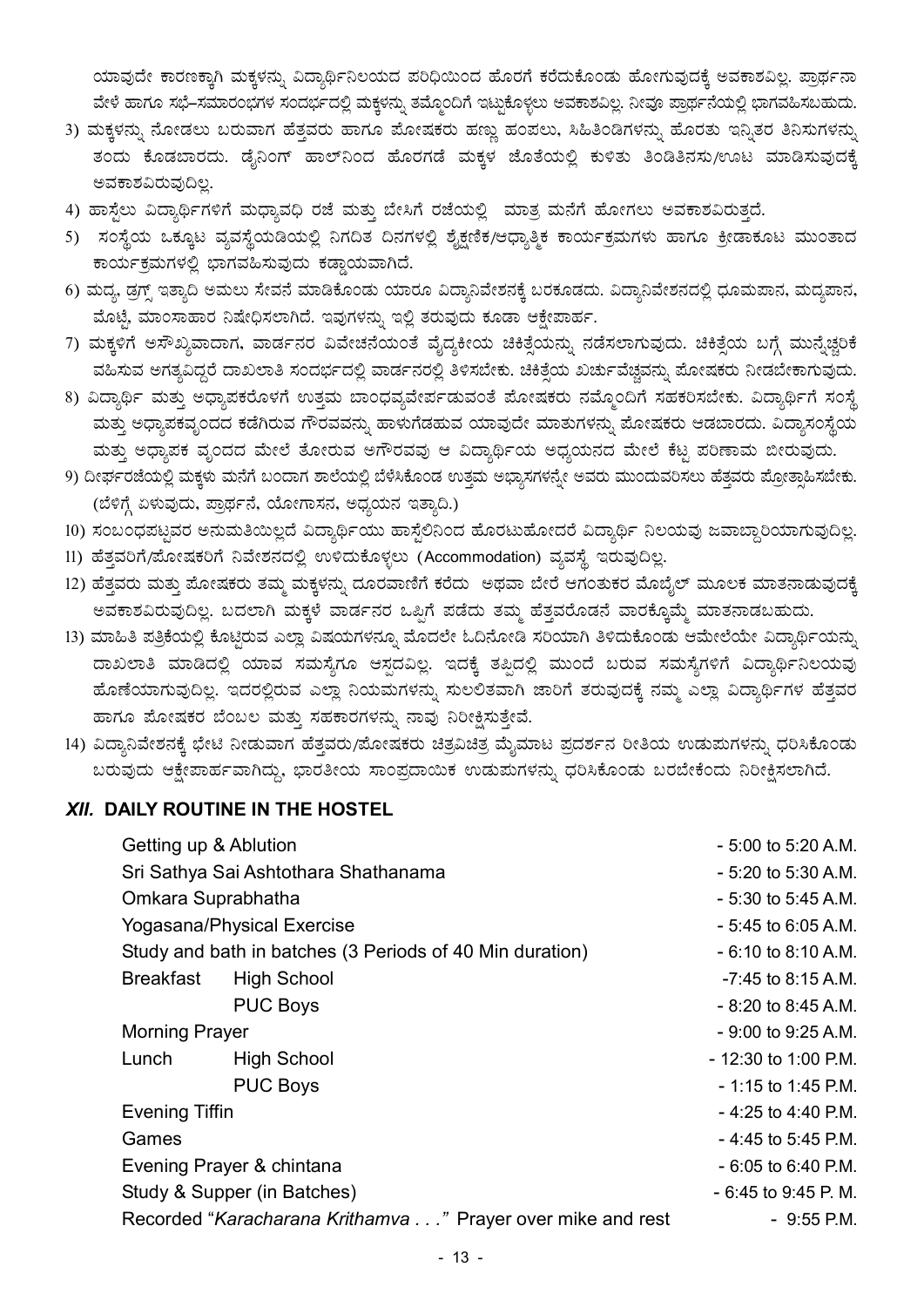#### XIII. LOCATION OF THE CAMPUS AND CONVEYANCE

| 1. Alike:                       | 46 Kms from Mangaluru<br>20 Kms from Puttur<br>6 Kms from Vittal<br>2. Mangaluru to Alike (Via B.C. Road)<br>07-40 A.M.(KSRTC Bus Stand - Lalbagh)<br>09-30 A.M. (State Bank)<br>10-50 A.M.(State Bank)<br>02-10 P.M. (State Bank) |                                                                    |
|---------------------------------|------------------------------------------------------------------------------------------------------------------------------------------------------------------------------------------------------------------------------------|--------------------------------------------------------------------|
|                                 | 06-50 P.M. (State Bank)                                                                                                                                                                                                            |                                                                    |
|                                 | 3. B C Road to Alike (Via Vittal) 07-40 A.M.                                                                                                                                                                                       |                                                                    |
| 4. Puttur to Alike (Via Vittal) |                                                                                                                                                                                                                                    | 07-00 A.M.<br>09-15 A.M.<br>01-15 P.M.<br>03-40 P.M.<br>05-15 P.M. |
|                                 | 5. Private Bus Vittal To Alike                                                                                                                                                                                                     | 07-00 P.M.                                                         |
| 6. Alike to Mangaluru           |                                                                                                                                                                                                                                    | 06-00 A.M.<br>07-00 A.M.<br>08-45 A.M.<br>11-00 A.M.<br>01-00 P.M. |
| 7. Alike to BC Road             |                                                                                                                                                                                                                                    | 06-25 P.M.                                                         |
| 8. Alike to Puttur              |                                                                                                                                                                                                                                    | 08-10 A.M.<br>10-10 A.M.<br>02-15 P.M.<br>04-40 P.M.               |
| 9. Alike to Bengaluru           |                                                                                                                                                                                                                                    | 08-30 P.M.                                                         |
| 10. Bengaluru to Alike          |                                                                                                                                                                                                                                    | 10-15 P.M.                                                         |

- 11. There are Govt. buses, Private buses, Service Taxis plying to Vittal from Mangaluru and Puttur frequently. From Vittal one can reach Alike by Service Taxis/autorikshas also.
- 12. One can get down at Padibagilu and walk the distance of 1 k.m. to Alike if one takes buses plying from Vittal to Kasaragod, Perla, Peruvai.
- 13. Autorikshas are available at Padibagilu.

\*\*\*\*\*\*\*\*\*\*\*\*\*\*\*\*\*\*\*\*\*\*\*\*\*\*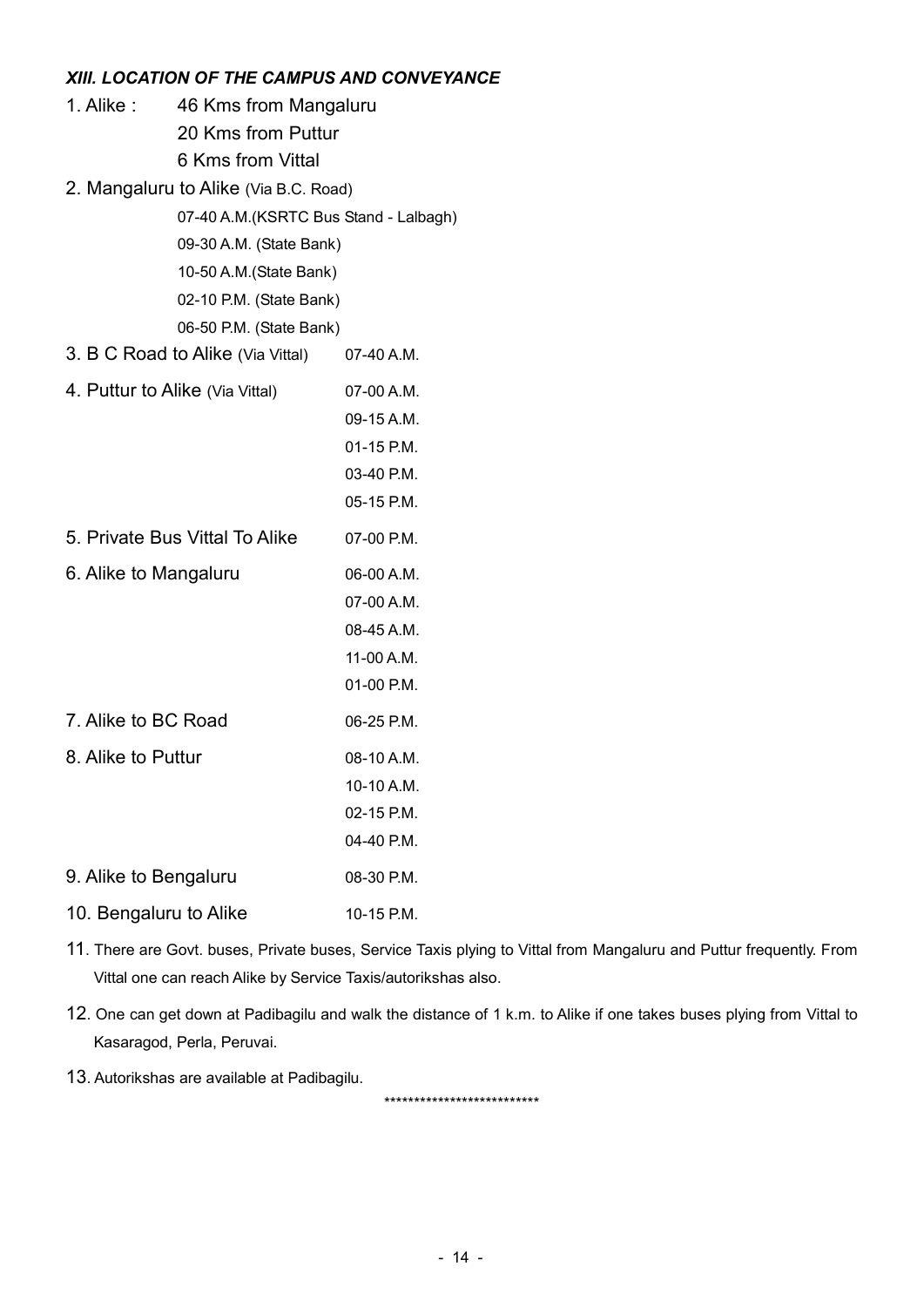#### 14. ಅಜಿತ ಪಲೀಕ್ಷೆಯ ವಿಷಯಗಳು ಮತ್ತು ಅದರ ವಿವರಗಳು XIV. WRITTEN TEST - SYLLABUS

ಪರೀಕ್ಷೆಯಲ್ಲಿ ಗಣಕಯಂತ್ರ (calculator) ಉಪಯೋಗ ನಿಷೇಧಿಸಲಾಗಿದೆ.

## Syllabus for Class - VI

#### ENGLISH

Marks : 25 Time : 30 Minutes

- 1. Parts of speech (noun, verb, adjective, adverb, preposition, relative pronoun)
- 2. Spelling letters
- 3. Tenses : Simple Present, Simple past,
- 4. Rhyming words
- 5. Opposites
- 6. Degrees of Comparison
- 7. Numbers
- 8. Articles
- 9. General questions
- 10. Paragraph writing
- 11. Letter writing (Informal)
- 12. Comprehension (Questions on unseen passage)

# ಕನ್ನಡ

(ಅಂಕಗಳು: 25 *ಸಮಯ: 30*ನಿಮಿಷ)

- 1. ಕನ್ನಡ ಅಕ್ಷರಮಾಲೆ.
- 2. ಪದಗಳನ್ನು ಕೂಡಿಸಿ ಮತ್ತು ಬಿಡಿಸಿ ಬರೆಯುವುದು.
- 3. ಸಮಾನಾರ್ಥಕ, ನಾನಾರ್ಥಕ ಮತ್ತು ವಿರೋಧ ಪದಗಳು.
- 4. ವಚನ, ಲಿಂಗ ಮತ್ತು ವಿಭಕ್ತಿ ಪ್ರತ್ಯಯಗಳು.
- 5. ಸಜಾತೀಯ ಮತ್ತು ವಿಜಾತೀಯ ಸಂಯುಕ್ತಾಕ್ಷರಗಳು.
- 6. ವಾಕ್ಯರಚನೆ.
- 7. ಸಂಧಿಗಳು ಲೋಪ, ಆಗಮ ಮತ್ತು ಆದೇಶ.
- 8. ಕಾಲಗಳ ಪರಿಚಯ.
- 9. ನಾಮಪದ, ಕ್ರಿಯಾಪದ ಮತ್ತು ವಿಶೇಷಣಗಳು.
- 10. ಒಗಟುಗಳು ಮತ್ತು ಗಾದೆಗಳು.
- 11. ಲೇಖನ ಚಿಹ್ನೆಗಳು.
- 12. ಪತ್ತಲೇಖನ.
- 13. ಮೌಲ್ಯಾಧಾರಿತ ಪ್ರಶ್ನೆಗಳು.

#### **Mathematics**

(Marks: 25 Time: 30 Minutes) (ಅಂಕಗಳು: 25 ಸಮಯ:30 ನಿಮಿಷ)

- (Geometry box is not required) (ಕಂಪಾಸು ಪೆಟ್ಟಿಗೆ ಅಗತ್ಯವಿಲ್ಲ)
- 1. Whole Numbers ಮೂರ್ಣಸಂಖ್ಯೆಗಳು.
- 2. Fractions ©ü£ÀßgÁ².
- 3. Decimals ವಶಮಾಂಶ ಭಿನ್ನರಾಶಿಗಳು.
- 4. Weight & Volume ತೂಕ ಮತ್ತು ಗಾತ್ರ
- 5. Factors & Multiples ಅಪವರ್ತನಗಳು ಮತ್ತು ಅಪವರ್ತ್ಯಗಳು.
- 6. Angles & Types of angles ಕೋನಗಳು ಮತ್ತು ಕೋನಗಳ ವಿಧಗಳು.
- 7. Perimeter & Area ಸುತ್ತಳತೆ ಮತ್ತು ವಿಸ್ತೀರ್ಣ.
- 8. Circles ಪೃತ್ತಗಳು.
- 9. Mental ability ಮಾನಸಿಕ ಸಾಮರ್ಥ್ಯ.
- 10. Value based questions ಮೌಲ್ಯ ಆಧಾರಿತ ಪ್ರಶೈಗಳು.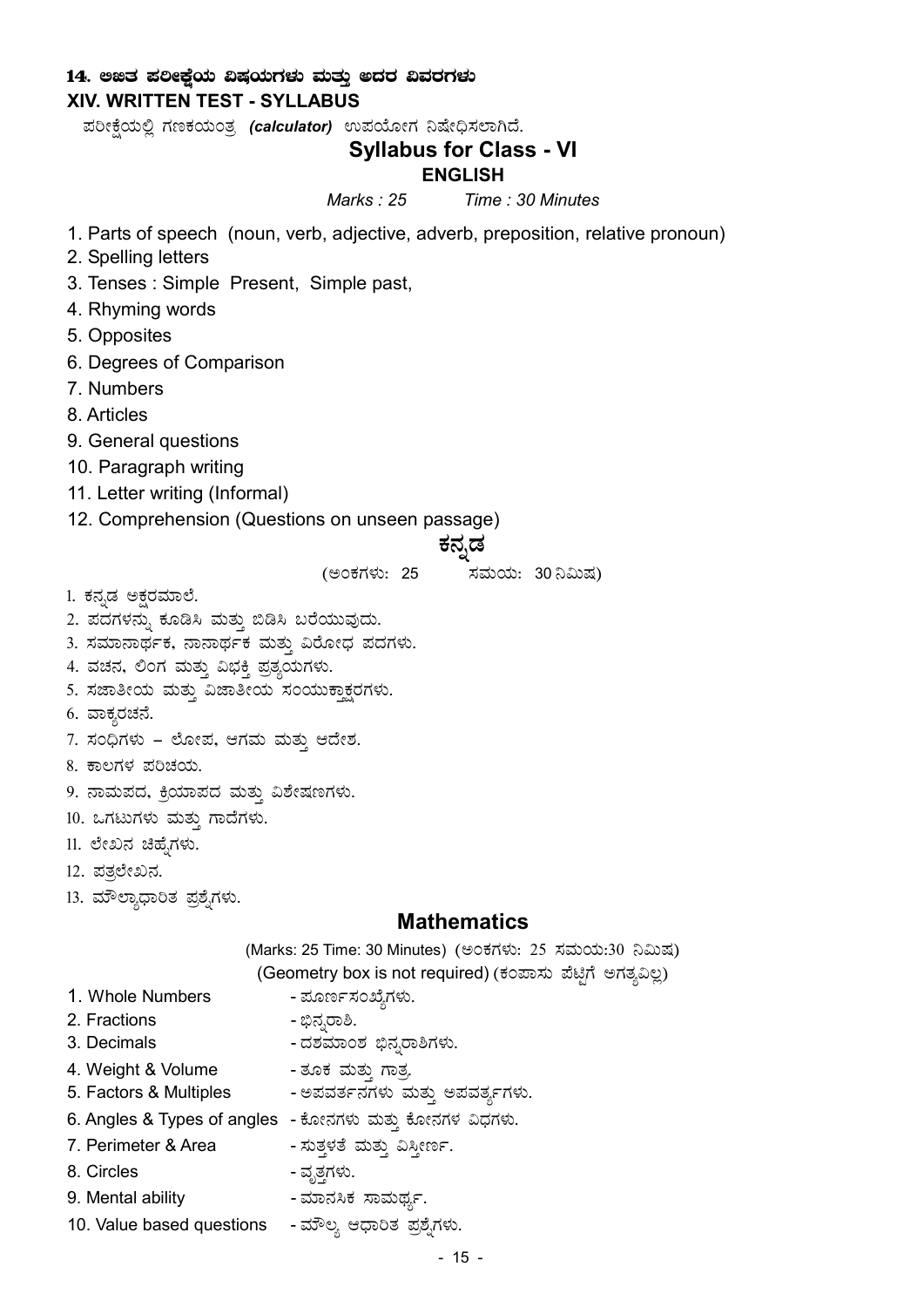# Science ವಿಜ್ಞಾನ

(Marks: 25, Time: 30 minutes) (ಅಂಕಗಳು: 25, ಸಮಯ: 30 ನಿಮಿಷ)

- 1. Electricity ವಿದ್ಯುಚ್ಛಕ್ತಿ
- 2. Matter ದ್ರವ್ಯಗಳು
- 3. Food ಆಹಾರ
- 4. Air and Water ಗಾಳಿ ಮತ್ತು ನೀರು.
- 5. Organisms ಜೀವಿಗಳು.
- 6. Energy *-* ಶಕ್ತಿ.
- 7. Plants and Animals ಸಸ್ಯಗಳು ಮತ್ತು ಪ್ರಾಣಿಗಳು.

## SYLLABUS FOR CLASS - VIII

#### ENGLISH

[Marks: 25, Time: 30 Minutes]

- 1) Question formation
- 2) Tenses.
- 3) Parts of speech.
- 4) Re-arranging the jumbled letters to form meaningful words.
- 5) Numbers.
- 6) Kinds of sentences.
- 7) Genders.
- 8) Prefixes and suffixes.
- 9) Unseen passage (comprehension)
- 10) Paragraph writing.
- 11) Letter writing.
- 12) Active voice and Passive voice.

# ಕನ್ನಡ

(ಸಮಯ: 30 ನಿಮಿಷ, ಅಂಕಗಳು: 25)

- 1. ಕನ್ನಡ ವರ್ಣಮಾಲೆ.
- 2. ಪದಗಳ ಅರ್ಥ, ಲೇಖನ ಚಿಹ್ನೆಗಳು, ಕಾಲ, ಲಿಂಗ, ವಚನ, ಪ್ರಾಸ, ವಿಭಕ್ತಿ, ಕ್ರಿಯಾಪದ, ಅನ್ಯದೇಶ ಪದ, ತತ್ಸಮ–ತದ್ಭವ ಪದಗಳು.
- 3. ಸಂಧಿಗಳು ಕನ್ನಡ ಸಂಧಿಗಳು ಮತ್ತು ಸಂಸ್ಕೃತ ಸಂಧಿಗಳು.
- 4. ಸಮಾಸಗಳು.
- 5. ಹುಡಿಗಟ್ಟುಗಳು, ಗಾದೆಮಾತುಗಳು.
- 6. ಕನ್ನಡದ ಸಾಮಾನ್ಯ ಜ್ಞಾನ.
- 7. ವಿಶೇಷಣಗಳು.
- 8. ವಾಕ್ಯರಚನೆ.
- 9. ಕನ್ನಡ ಕವಿಗಳು.
- 10. ಪತ್ತಲೇಖನ ಔಪಚಾರಿಕ, ಅನೌಪಚಾರಿಕ, ರಜೆ ಅರ್ಜಿ.
- 11. ಪುಬಂಧ.
- 12. ಮೌಲ್ಯಾಧಾರಿತ ಪ್ರಶೈಗಳು.

## **SANSKRIT**

(Marks : 25 Time : 30 Minutes)

1. वर्णमाला , वर्णविन्यास: च।

- 2. विलोम शब्द:, लिङ्ग, वचन विषय ज्ञानम्।
- 3. सामान्य शब्दानाम् अर्थ:।
- 4. वाक्य निर्माणम्।
- 5. संख्यावाचकाः पञ्चाशत् पर्यन्तम्
- 6. लकार: लट्, लङ्, लट् ।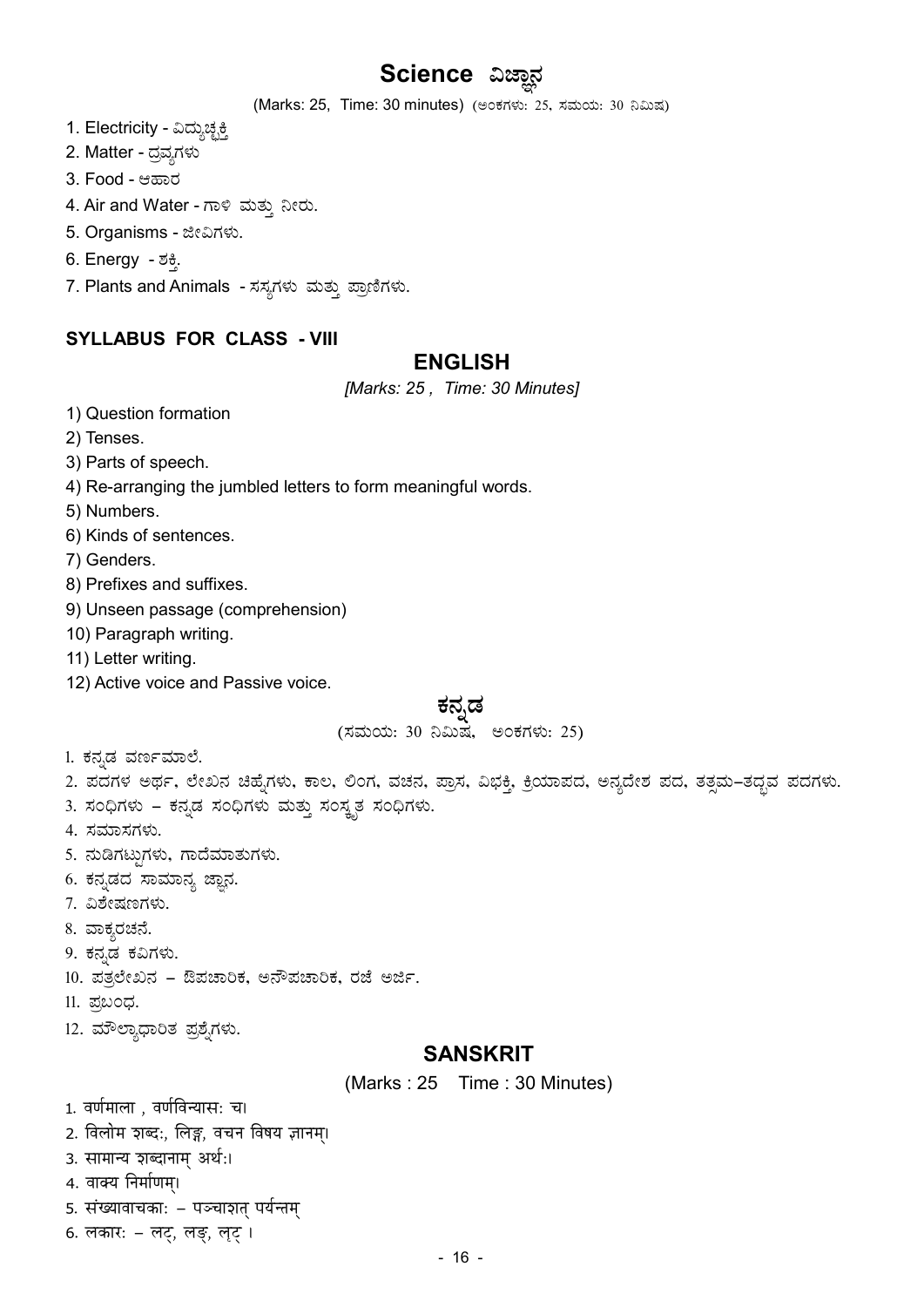7. शब्द रूपाणि – राम, रमा, फल 8. सर्वनाम शब्दा: – तद्-त्रिषु लिङ्गेषु, अस्मद् , युष्मद् 9. सामान्य प्रञ्जा:।

#### **HINDI**

(Marks: 25 Time: 30 Minutes)

1. व्याकरण:- 1. संज्ञा 2. सर्वनाम 3. विशेषण 4. प्रेरणार्थक क्रिया 5. पर्यायवाची शब्द 6. क्रिया 7. काल 8. वचन 9. लिंग  $10.$  विलोम ठाब्द. ॥ वाक्यों में प्रयोग करना. Ⅲ. अनुवाद (मातृभाषा से हिन्दी में/हिन्दी से मातृभाषा में) IV. निबंध V. एक से सौ तक गिनती VI. कुछ सामान्य प्रश्न

# **Mathematics**

(ಅಂಕಗಳು: 25 ಸಮಯ: 30 ನಿಮಿಷ) (Marks: 25 Time: 30 minutes)

(Geometry box is not required) (ಕಂಪಾಸು ಪೆಟ್ಟಿಗೆ ಅಗತ್ಯವಿಲ್ಲ)

- 1. Fractions and decimals ಭಿನ್ನರಾಶಿ ಮತ್ತು ದಶಮಾಂಶಗಳು.
- 2. Simple equations ಸರಳ ರೇಖೀಯ ಸಮೀಕರಣಗಳು.
- 3. Mean, Median and Mode- ಸರಾಸರಿ, ಮಧ್ಯಾಂಕ ಮತ್ತು ರೂಢಿಬೆಲೆ.
- 4. Comparing quantities and Percentage ಪರಿಮಾಣಗಳ ಹೋಲಿಕೆ ಮತ್ತು ಶೇಖಡಾ ಕ್ರಮ
- 5. Rational numbers ಭಾಗಲಬ್ದ ಸಂಖ್ಯೆಗಳು.
- 6. Mensuration ಕ್ಷೇತ್ರ ಗಣಿತ.
- 7. Integers ಮೂರ್ಣಾಂಕಗಳು.
- 8. Exponents and Powers ಪಾತಾಂಕಗಳು.
- 9. Triangles and its properties ತ್ರಿಕೋನಗಳು ಹಾಗೂ ಅದರ ಗುಣಲಕ್ಷಣಗಳು
- 10. Perimeter and Area ಸುತ್ತಳತೆ ಹಾಗೂ ವಿಸ್ತೀರ್ಣ
- 11. Algebraic Exprcssions -

# Science ವಿಜ್ಞಾನ

(Marks: 25 Time: 30 minutes) (ಅಂಕಗಳು: 25 ಸಮಯ: 30 ನಿಮಿಷ)

Heat: Sources of heat, Temperature, Measurement of temperature and types of thermometer. **Acids, Bases and Salts:** 

Meaning of acids and Bases, Types of acids, properties of acids and Bases. and Indicators.

Light: Luminous and non-luminous bodies, Reflection of light, spherical mirrors, concave and convex lens.

**Reproduction:** Flower, pollination, Types of reproduction in plants and micro organisms.

**Electrical Circuits:** Components of the electrical circuit and battery.

Water: Availability of water. Forms of water, Ground water, and water management.

Food and its components: Balanced diet, carbohydrates proteins, lipids, minerals and vitamins.

ಉಷ್ಣ: ಉಷ್ಣದ ಮೂಲಗಳು, ತಾಪ, ತಾಪದ ಅಳತೆ, ಉಷ್ಣತಾ ಮಾಪಕದ ವಿಧಗಳು.

ಆಮ್ಲಗಳು, ಪ್ರತ್ಯಾಮ್ಷಗಳು ಮತ್ತು ಲವಣಗಳು:

ಆಮ್ಲ ಪ್ರತ್ಯಾಮ್ಲಗಳು ಅರ್ಥ. ಆಮ್ಲಗಳ ವಿಧಗಳು.

ಆಮ್ಲ ಪ್ರತ್ಯಾಮ್ಲಗಳ ಲಕ್ಷಣಗಳು, ಸೂಚಕಗಳು (Indicators.)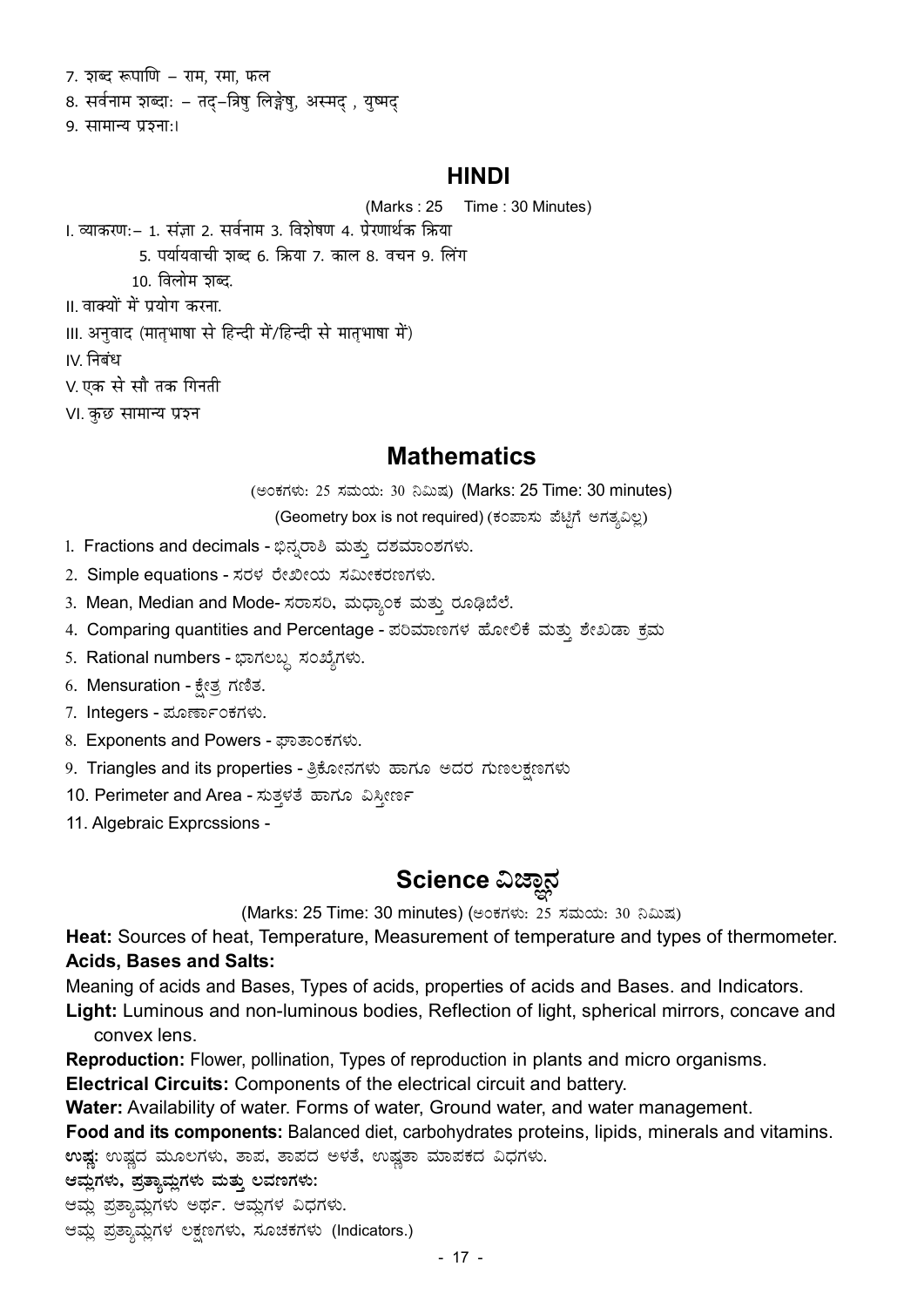$i$ ಕೆಳಕು: ಸ್ವಯಂಪ್ರಕಾಶಿತ ಮತ್ತು ಸ್ವಯಂ ಪ್ರಕಾಶಿತವಲ್ಲದ ಕಾಯಗಳು, ಬೆಳಕಿನ ಪ್ರತಿಫಲನ, ಗೋಲೀಯ ದರ್ಪಣ, ಪೀನ ಮಸೂರ, ನಿಮ್ಮ ಮಸೂರ.

zi ne nomi nou na và an and ava và manha và mangha nghiên ang nong the shang the shahan.

ವಿದ್ಯುತ್ ಮಂಡಲಗಳು: ವಿದ್ಯುತ್ ಮಂಡಲದ ಘಟಕಗಳು, ಶುಷ್ಕಕೋಶ

ನೀರು: ನೀರಿನ ದೊರೆಯುವಿಕೆ, ನೀರಿನ ಸ್ಥಿತಿಗಳು, ನೀರಿನ ನಿರ್ವಹಣೆ. Ü

ಆಹಾರ ಮತ್ತು ಅದರ ಘಟಕಗಳು: ಸಮತೋಲಿತ ಆಹಾರ, ಕಾರ್ಬೋಹೈಡ್ರೇಟ್ಗಳು, ಪ್ರೊಟೀನ್ಗಳು, ಕೊಬ್ಬುಗಳು, ಖನಿಜಗಳು ಮತ್ತು ಜೀವಸತ್ವಗಳು.

# SYLLABUS FOR - PUC

## ENGLISH

[Time: 40 minutes, Marks : 25]

1) Tenses.

2) Voice of the verb.

3) Articles and Prepositions.

4) Degrees, negatives, infinitives etc.

5) Transformation of sentences.

6) Framing questions.

7) Subject - verb agreement.

8) Question Tags.

9) Reported speech.

10) Re-arranging sentences.

11) Punctuation.

12) Linkers.

13) Expansion.

14) If clause.

15) Editing paragraphs.

16) Comprehension (Questions on unseen passage)

17) Letter Writing.

## Mathematics

(Time : 1 hr Marks: 45)

(Geometry box is not required)

**Algebra:** Identities: (a+b)<sup>2</sup>; (a-b)<sup>2</sup>; (a+b) (a-b); (x+a) (x+b); (a+b+c)<sup>2</sup>; (a+b)<sup>3</sup>; (a-b)<sup>3</sup> a<sup>3</sup>-b<sup>3</sup>.... etc, and applications of identites.

Linear Equations in one variable and two variables, Pair of Linear Equations in two variables - Elimination method.

Quadratic Equation: Solving quadratic equations, nature of roots and applications of quadratic equations.

Geometry: Areas of similar triangles, Pythagoras theorem, Basic proportionality thearem and related problems.

Areas: Triangles and Quadrilaterals.

Circles: Tangent to a circle and related problems.

Surface Areas and Volumes: Cone, Cylinder, Sphere, Hemisphere, Combination of solids and conversion of solids.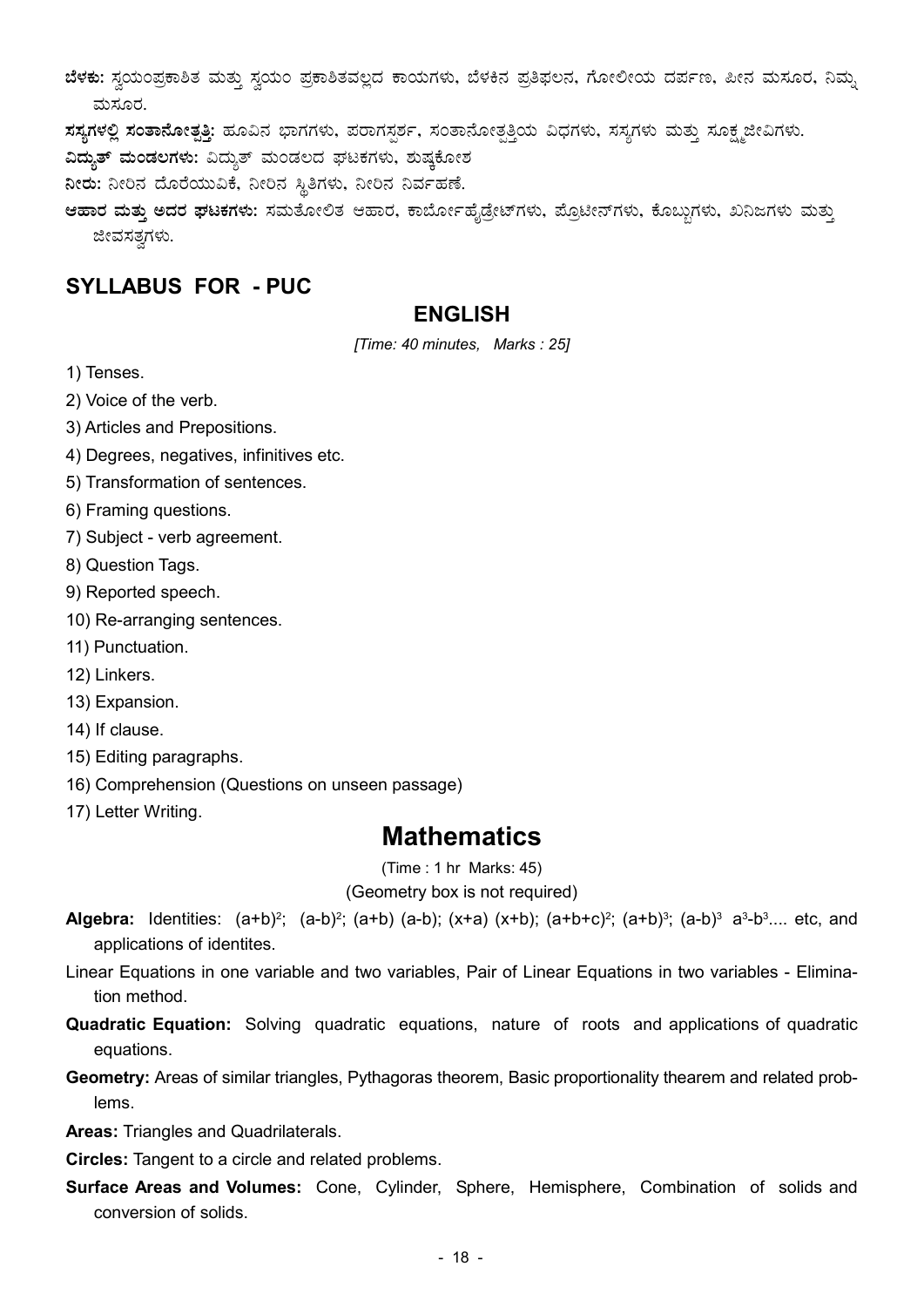Co-ordinate Geometry: Distance Formula, Section Formula and related problems.

Trigonometry: Trigonometric Ratios, Trigonometric Ratios of Some Specific Angles, Trigonometric Identities Problems related to Heights and Distances.

Arithmetic: Arithmetic progressions - various types of problems.

Statistics: Mean, Median, Mode - related problems.

Polynomials: Degree of polynomials and Zeroes of polynomials.

#### ಗಣಿತ

(ಸಮಯ: 1 ಗಂಟೆ, ಅಂಕಗಳು: 45) (ಕಂಪಾಸು ಪೆಟ್ಟಿಗೆ ಅಗತ್ಯವಿಲ್ಲ)

ಬೀಜಗಣಿತ:

**ನಿತ್ಯ ಸಮೀಕರಣಗಳು: (a+b)<sup>2</sup>; (a-b)<sup>2</sup>; (a+b) (a-b); (x+a) (x+b); (a+b+c)<sup>2</sup>; (a+b)<sup>3</sup>; (a-b)<sup>3</sup>; a<sup>3</sup>- bೆ...... ಇತ್ಯಾದಿಗಳ ಅನ್ವಯಗಳು.** 

ಒಂದು ಚರಾಕ್ಷರವುಳ್ಳ ರೇಖಾತ್ಮಕ ಸಮೀಕರಣ, ಎರಡು ಚರಾಕ್ಷರವುಳ್ಳ ರೇಖಾತ್ಮಕ ಸಮೀಕರಣ ಮತ್ತು ಎರಡು ಚರಾಕ್ಷರವುಳ್ಳ ಜೋಡಿ ರೇಖಾತ್ಮಕ ಸಮೀಕರಣಗಳು – ವರ್ಜಿಸುವ ವಿಧಾನ.

ವರ್ಗಸಮೀಕರಣಗಳು: ವರ್ಗ ಸಮೀಕರಣಗಳನ್ನು ಬಿಡಿಸುವುದು. ಮೂಲಗಳ ಸ್ವಭಾವ ಮತ್ತು ವರ್ಗಸಮೀಕರಣವನ್ನು ಆಧರಿಸಿದ ವ್ಯಾವಹಾರಿಕ ಸಮಸ್ಯೆಗಳು.

ರೇಖಾಗಣಿತ: ಸಮರೂಪ ತಿೠಷಗಳ ವಿಸ್ತೀರ್ಣಗಳು. ಫೈಥಾಗೊರಸ್**ನ ಪ್ರಮೇಯ, ಮೂಲ ಸಮಾನುಪಾತತೆಯ ಪ್ರಮೇಯ ಮತ್ತು ಸಂ**ಬಂಧಿಸಿದ ಲೆಕ್ಕಗಳು.

ವಿಸ್ತೀರ್ಣಗಳು: ತ್ರಿಭುಜಗಳು ಮತ್ತು ಚತುರ್ಭಜಗಳು.

- ವೃತ್ತಗಳು: ವೃತ್ತಕ್ಕೆ ಸ್ವರ್ಶಕ ಮತ್ತು ಸಂಬಂಧಿಸಿದ ಲೆಕ್ಕಗಳು.
- ಮೇಲ್ಮೈ ವಿಸ್ತೀರ್ಣಗಳು ಮತ್ತು ಘನಫಲ: ಶಂಕು, ಸಿಲಿಂಡರ್, ಗೋಳ, ಅರ್ಧಗೋಳ, ಜೋಡಿಸಿದ ಘನಾಕೃತಿಗಳು ಮತ್ತು ಪರಿವರ್ತಿಸಿದ ಘನಾಕೃತಿಗಳು.
- $a$ ರ್ದೇಶಾಂಕ ರೇಖಾಗಣಿತ: ದೂರದ ಸೂತ್ರ, ಭಾಗಪ್ರಮಾಣದ ಸೂತ್ರ ಮತ್ತು ಸಂಬಂಧಿಸಿದ ಲೆಕ್ತಗಳು.
- ತಿಕೋನಮಿತಿ: ತ್ರಿಕೋನಮಿತಿಯ ಅನುಪಾತಗಳು, ನಿರ್ದಿಷ್ಟ ಕೋನಗಳಿಗೆ ತ್ರಿಕೋನಮಿತಿಯ ಬೆಲೆಗಳು, ತ್ರಿಕೋನಮಿತಿ ನಿತ್ಯಸಮೀಕರಣಗಳು, ಎತ್ತರ ಮತ್ತು ದೂರಕ್ಕೆ ಸಂಬಂಧಿಸಿದ ಸಮಸ್ಯೆಗಳು.
- ಅಂಕಗಣಿತ: ಸಮಾಂತರ ಶ್ರೇಢಿ ಮತ್ತು ಸಂಬಂಧಿಸಿದ ಲೆಕ್ಕಗಳು.
- ಸಂಖ್ಯಾಶಾಸ್ತ: ಸರಾಸರಿ ಬೆಲೆ, ಮಧ್ಯಮ ಬೆಲೆ ಮತ್ತು ರೂಢಿಬೆಲೆ ಸಂಬಂಧಿಸಿದ ಪ್ರಶೈಗಳು.

 $a$ ಹುಪದೋಕ್ತಿಗಳು : ಬಹುಪದೋಕ್ತಿಗಳ ಘಾತ ಮತ್ತು ಬಹುಪದೋಕ್ತಿಗಳ ಶೂನ್ಯತೆ.

#### Science

(Time : 45 minutes, Marks: 45)

#### Physics - ಭೌತಶಾಸ್ತ

1. Force and laws of motion - ಚಲನೆ ಮತ್ತು ಅದರ ನಿಯಮಗಳು.

2. Gravitation - ಗುರುತ್ತ.

- 3. Work and Energy ಕೆಲಸ ಮತ್ತು ಶಕ್ತಿ.
- 4. Light : Refraction of light, Refraction Through glass slab, image formation by lenses, Lens formula, Magnification, Problems, Power of a lens.
- $i$ ಳಕು ಬೆಳಕಿನ ವಕ್ರೀಭವನ, ಆಯಾತಾಕಾರದ ಗಾಜಿನ ಚಪ್ರಡಿಯ ಮೂಲಕ ವಕ್ರೀಭವನ, ಮಸೂರಗಳಿಂದ ಪ್ರತಿಬಿಂಬಗಳ ರಚನೆ, ಮಸೂರ ಸೂತ್ರ ಮತ್ತು ವರ್ಧನೆ (ಸಮಸ್ಯೆಗಳು) ಮಸೂರದ ಸಾಮರ್ಥ್ಯ.
- 5. Electricity ವಿದ್ಯುಚ್ಛಕ್ತಿ.
- 6. Magnetic effect of electric current Magnetic field and field lines, Right hand thumb rule, Magnetic field due to a current in a solenoid, Force on a current-carrying conductor in a magnetic field, Fleming's left hand rule, Electric motor.

ವಿದ್ಯುತ್ ಪ್ರವಾಹದ ಕಾಂತೀಯ ಪರಿಣಾಮಗಳು – ಕಾಂತಕ್ಷೇತ್ರ ಮತ್ತು ಕಾಂತೀಯ ರೇಖೆಗಳು, ವಿದ್ಯುಕ್ಷವಾಹವಿರುವ ವಾಹಕದಿಂದ